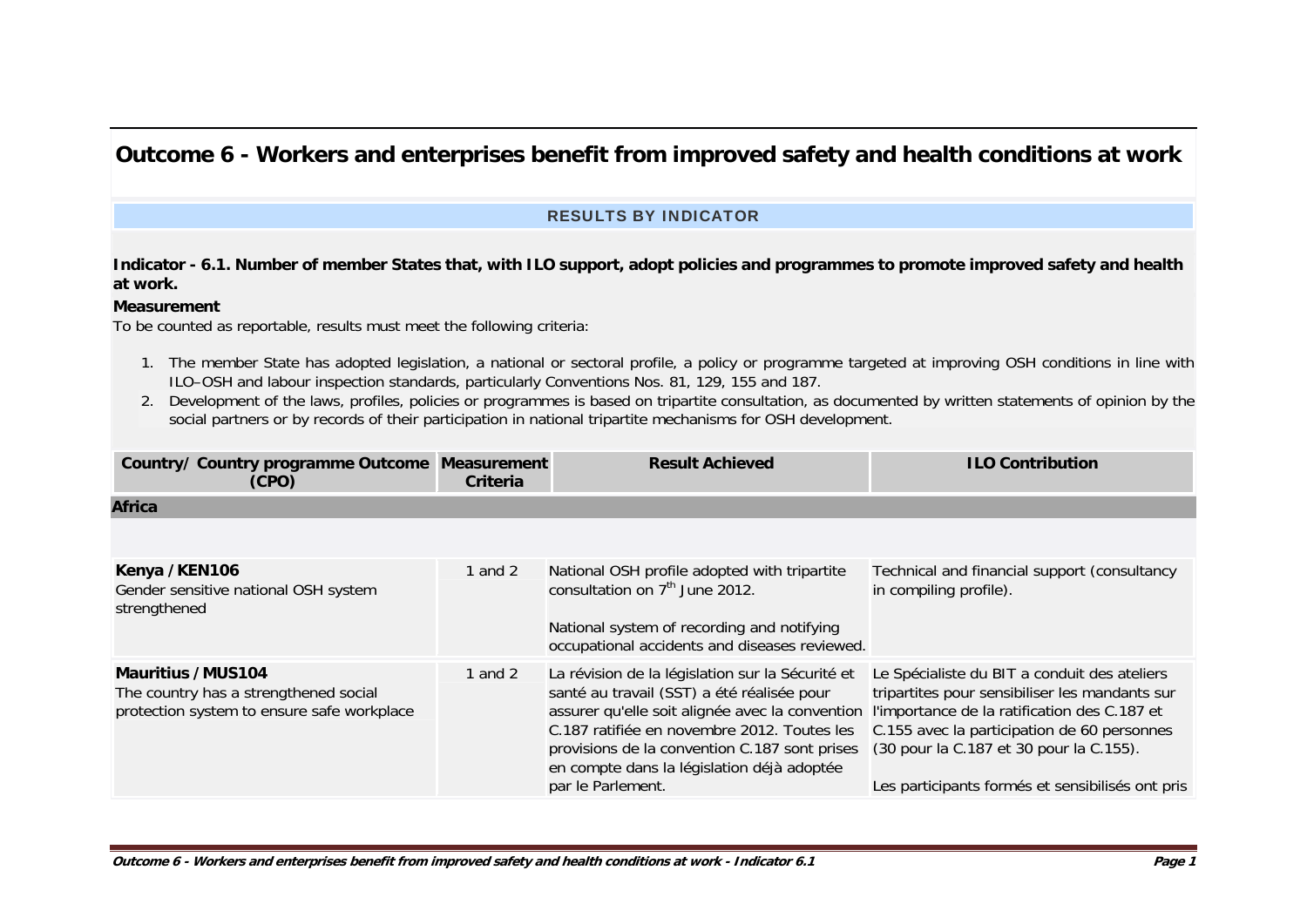|                                                                                                                                    |           | Le pays a également commencé la ratification révision et l'adoption de la législation.<br>de la C.155. Un comité tripartite de SST est<br>en place et en charge de suivre les démarches<br>nécessaires à la ratification de cette<br>convention.                                                                                                                                                                                              | les actions définies lors de l'atelier pour la                                                                                                                                                                                                                                                                                                                                                                                                                                                                                                                |
|------------------------------------------------------------------------------------------------------------------------------------|-----------|-----------------------------------------------------------------------------------------------------------------------------------------------------------------------------------------------------------------------------------------------------------------------------------------------------------------------------------------------------------------------------------------------------------------------------------------------|---------------------------------------------------------------------------------------------------------------------------------------------------------------------------------------------------------------------------------------------------------------------------------------------------------------------------------------------------------------------------------------------------------------------------------------------------------------------------------------------------------------------------------------------------------------|
|                                                                                                                                    |           | Le processus de ratification et de l'alignement Le BIT, lors des différentes missions et des<br>de la législation en matière de SST sont<br>menés dans le cadre de consultation tripartite continue de suivre avec eux le<br>au sein du National Tripartite Forum, la<br>structure nationale tripartite en charge de<br>toutes les questions dans le domaine de<br>l'emploi et du travail.                                                    | échanges avec les mandants tripartites,<br>fonctionnement du National Tripartite Forum<br>et donne des conseils pour dynamiser cette<br>structure tripartite. Le comité de SST y est<br>mis en place pour examiner toutes les<br>questions relatives à la SST selon l'agenda des<br>mandants tripartites.                                                                                                                                                                                                                                                     |
| Seychelles / SYC152<br>A proactive Occupational Health and Safety<br>interface at enterprise and ministerial levels<br>established | 1 and $2$ | Le pays a adopté un profil sur la Sécurité et<br>santé au travail (SST) et a entamé la<br>démarche pour la mise en conformité de la<br>politique avec ce document. Le gouvernement du profil national de SST.<br>a montré sa disponibilité à finaliser le<br>processus pour cette année 2013.                                                                                                                                                 | Le BIT a appuyé le processus par une<br>assistance technique apporté aux mandants<br>dans la revue de la politique. et l'élaboration                                                                                                                                                                                                                                                                                                                                                                                                                          |
|                                                                                                                                    |           | Avec une participation effective et active des<br>mandants tripartites dans le processus (23<br>membres présents), le pays a élaboré et<br>publié un profil de SST. Celui-ci a été<br>développé sur la base des recommandations<br>et des actions prioritaires ressorties durant<br>l'atelier tripartite de sensibilisation et des<br>sessions de formation qui ont eu lieu en juillet atelier de sensibilisation et de formation en<br>2012. | Le BIT a apporté les ressources financières<br>nécessaires pour (i) recruter un consultant<br>national en charge de préparer le profil de<br>SST, en collaboration avec les mandants<br>tripartites (ii) organiser un atelier tripartite de<br>validation, (iii) imprimer, multiplier et publier<br>le document final du profile, (iv) conduire un<br>faveur des Inspecteurs de travail et des<br>Fonctionnaires du Ministère en charge de la<br>SST sur l'obligation du pays vis-à-vis des<br>Conventions ratifiées et la nécessité de ratifier<br>la C.187. |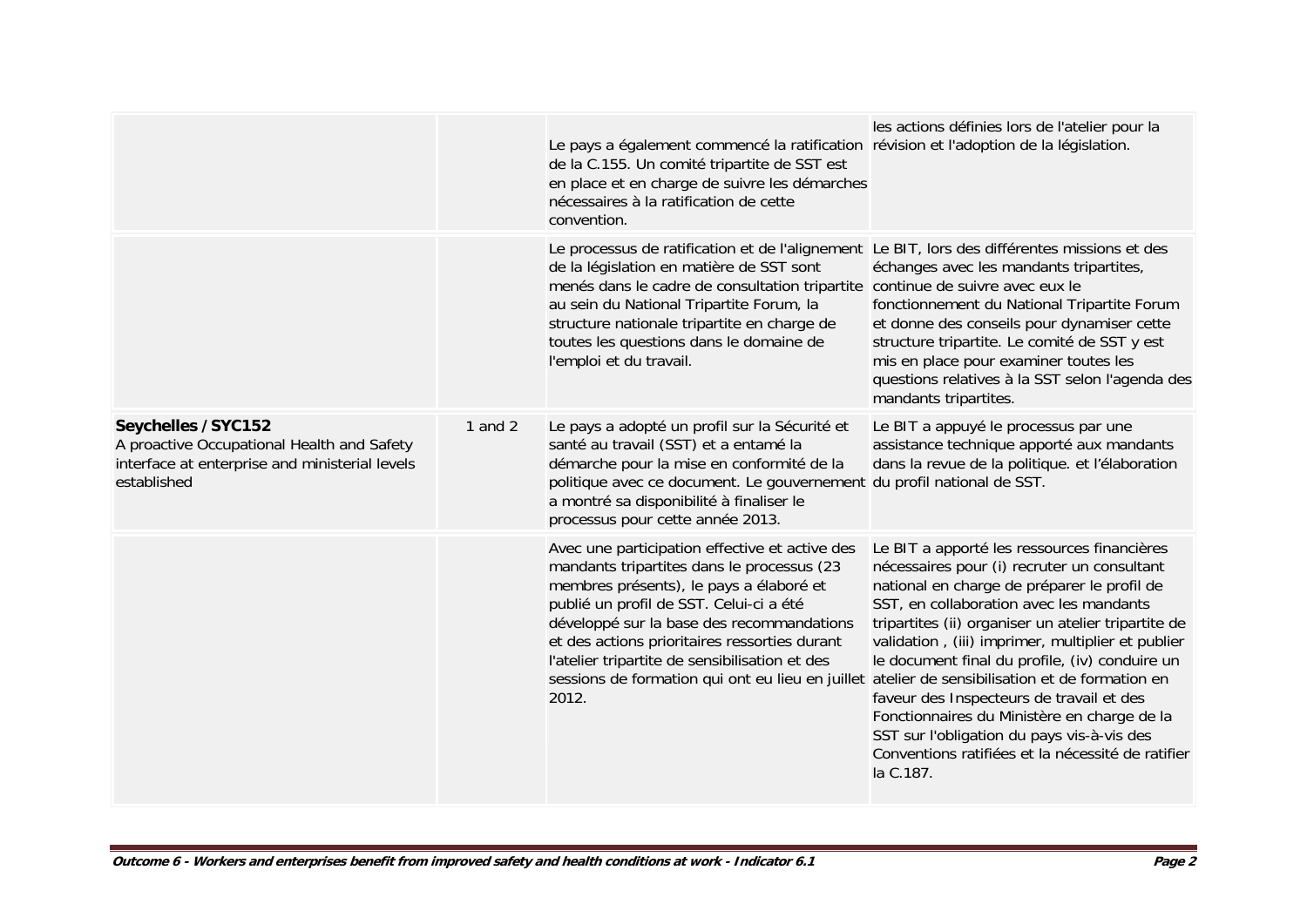| United Republic of Tanzania /TZA904<br>Improved safety and health conditions at<br>work places in Tanzania             | 1 and $2$ | A situational analysis of OHS in Zanzibar was<br>completed in August 2012 with tripartite<br>consultation and a national OSH profile<br>developed ready for publication. The<br>situational analysis forms the basis for the<br>development of the OSH policy and OSH<br>programme for Zanzibar, both of which<br>tripartite constituents have validated in June<br>2013. | ILO provided all the necessary technical<br>support.<br>ILO covered all the costs for the consultant,<br>stakeholders and tripartite technical working<br>group meetings.                                                                                                                                                                                                                                                                      |
|------------------------------------------------------------------------------------------------------------------------|-----------|---------------------------------------------------------------------------------------------------------------------------------------------------------------------------------------------------------------------------------------------------------------------------------------------------------------------------------------------------------------------------|------------------------------------------------------------------------------------------------------------------------------------------------------------------------------------------------------------------------------------------------------------------------------------------------------------------------------------------------------------------------------------------------------------------------------------------------|
|                                                                                                                        |           | An OHS Bill for mainland Tanzania was<br>finalized and submitted for adoption of the<br>Parliament in April 2013. The Bill facilitates<br>the ratification of 1. Convention Safety and<br>Health in Mining (176) 2. Convention Safety<br>and Health in Agriculture (184), and 3. Safety and technical working group meetings.<br>and Health in Construction (167).        | ILO provided all the necessary technical<br>support by reviewing the documents and<br>providing comments.<br>ILO covered all the costs for the stakeholders                                                                                                                                                                                                                                                                                    |
| Botswana /BWA127<br>Enterprises and workers benefit from<br>improved safety and health conditions at the<br>workplace. | 1 and $2$ | The Ministry of Labour and Home Affairs<br>(MLHA) through the Department of<br>Occupational Health and Safety has adopted a National OSH Profile as well as to the<br>national OSH profile including data from the<br>enterprise level in line with the relevant<br>conventions in September 2013.                                                                        | Technical support provided to OSH<br>Department for the development of the<br>development of the National OSH Policy and<br>Programme. Technical input on the format of<br>the National Profile was provided for the<br>MLHA OSH Department to collect preliminary<br>data.<br>ILO provided further technical support to<br>consolidate the draft National OSH Profile,<br>including facilitating task team sessions to<br>review the profile. |
|                                                                                                                        |           | National OSH Profile was developed in<br>consultation with a tripartite task team,<br>including the social partners.                                                                                                                                                                                                                                                      | ILO has supported the establishment of a<br>tripartite OSH task team to deliberate and<br>provide input to the development of the<br>national OSH profile.<br>The tripartite OSH task team has been                                                                                                                                                                                                                                            |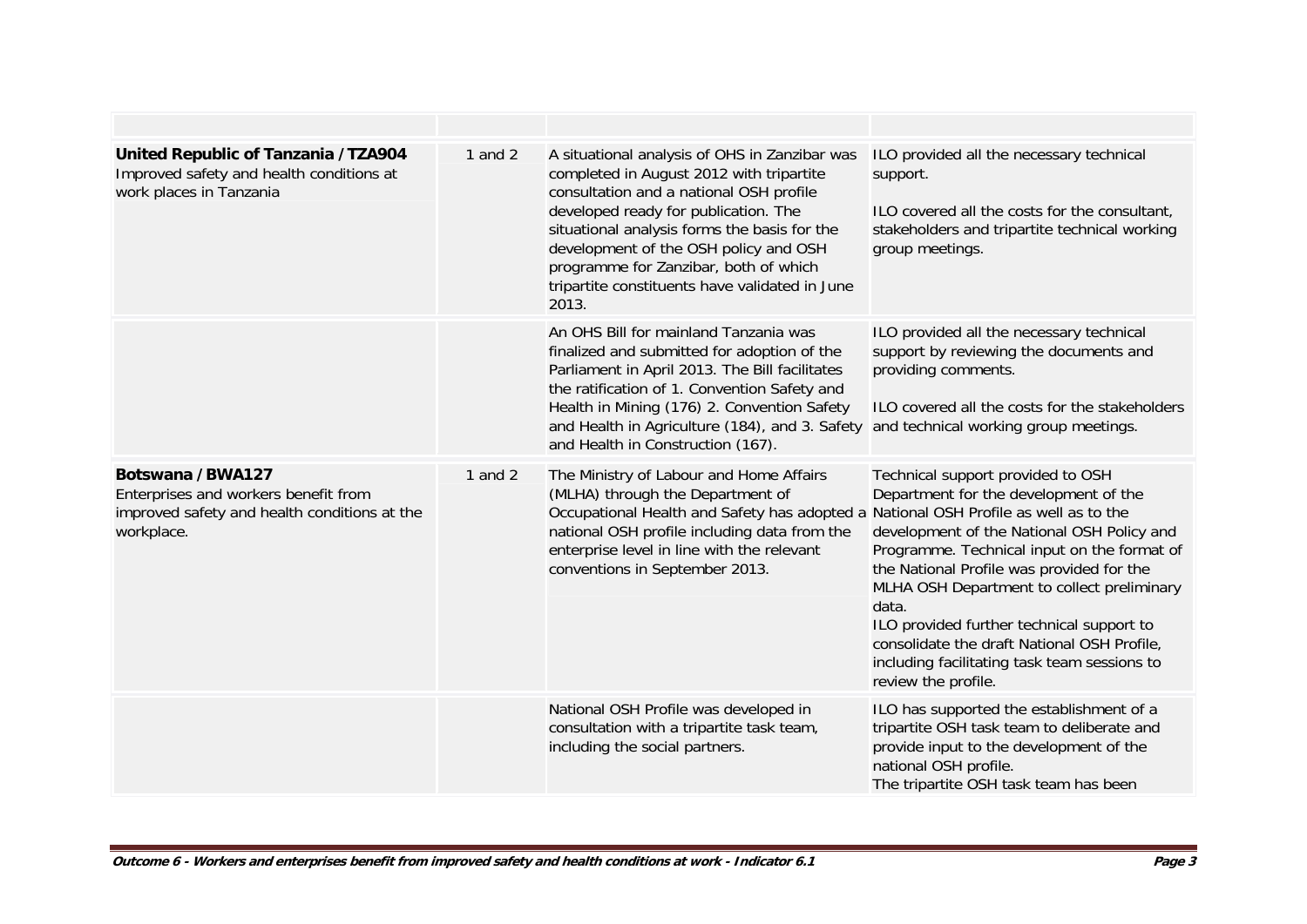|                                                                                                                                      |           |                                                                                                                                                                                                                                                                                                                                                                                                                                                                                                                                                                                                                                                                                                                                                                                                                                                                                                                                                                                                                               | convened by the MLHA OSH Department and<br>supported by ILO to convene no less than 4<br>meetings to consider the profile during the<br>drafting process.                                                                                                                                                                                                                                                                                                                                                                                                                                                                                                                                                                                                                                                                                                                                                                                                                                                                                                           |
|--------------------------------------------------------------------------------------------------------------------------------------|-----------|-------------------------------------------------------------------------------------------------------------------------------------------------------------------------------------------------------------------------------------------------------------------------------------------------------------------------------------------------------------------------------------------------------------------------------------------------------------------------------------------------------------------------------------------------------------------------------------------------------------------------------------------------------------------------------------------------------------------------------------------------------------------------------------------------------------------------------------------------------------------------------------------------------------------------------------------------------------------------------------------------------------------------------|---------------------------------------------------------------------------------------------------------------------------------------------------------------------------------------------------------------------------------------------------------------------------------------------------------------------------------------------------------------------------------------------------------------------------------------------------------------------------------------------------------------------------------------------------------------------------------------------------------------------------------------------------------------------------------------------------------------------------------------------------------------------------------------------------------------------------------------------------------------------------------------------------------------------------------------------------------------------------------------------------------------------------------------------------------------------|
| Malawi /MWI153<br>Enhanced Occupational Safety and Health<br>(OSH) through the development and<br>implementation of an OSH programme | 1 and $2$ | - - National OSH profile and national OSH<br>programme was compiled and developed<br>respectively. The programme was launched at<br>the highest political level underlining the<br>importance placed ensuring a safe and<br>healthy workforce for Malawi and a healthy<br>economy. The OSH programme aims at the<br>systematic improvement of OSH within the<br>Decent Work Country programme and the<br>Malawi Growth and Development Strategy II<br>-Increased levels of awareness and<br>participation on OSH issues among members<br>of the national assembly and the executive<br>noting that the launching of the national OSH<br>programme was done by the Vice President,<br>the participation of national policy makers,<br>OSH enforcement and related agencies,<br>employers' and workers' organizations.<br>Promotion of OSH at the level of the national<br>assembly increased visibility to OSH at<br>national level and also resulted in increased<br>resources for OSH development and related<br>activities. | Technical and financial support provided to<br>the Ministry of Labour for the development of<br>the National OSH Program (25 stakeholders<br>trained on the development of the<br>programme) and support in drafting,<br>finalizing, printing and launch. In addition, the<br>capacity of OSH inspectors to deliver OSH<br>advisory and support services was<br>strengthened through enhanced collaboration<br>with social partners, specialised training to<br>conduct risk assessment and management (42<br>people trained from government OSH<br>enforcement agencies, trade unions and<br>safety and health personnel from industry)<br>and an additional 30 employees from 2<br>private enterprises were trained by the trained<br>trainers. In addition, 25 OSH and General<br>Labour inspectors from the Ministry of Labour<br>were trained in modern labour inspection<br>methods and 22 officials (govt and social<br>partners) trained in how to demonstrate the<br>cost of occupational accidents/diseases.<br>-Advocacy tools developed by the project. |
|                                                                                                                                      |           | -Strengthened national tripartite mechanism<br>on OSH through the introduction of a tripartite meetings and training (in developing the<br>steering committee to guide the<br>implementation of the project that increased<br>cooperation among government agencies<br>dealing with OSH, employers and workers                                                                                                                                                                                                                                                                                                                                                                                                                                                                                                                                                                                                                                                                                                                | The ILO facilitated in coordinating various<br>Program, in so doing ensuring tripartite<br>participation.<br>Practical OSH management techniques were<br>introduced and implemented at enterprise                                                                                                                                                                                                                                                                                                                                                                                                                                                                                                                                                                                                                                                                                                                                                                                                                                                                   |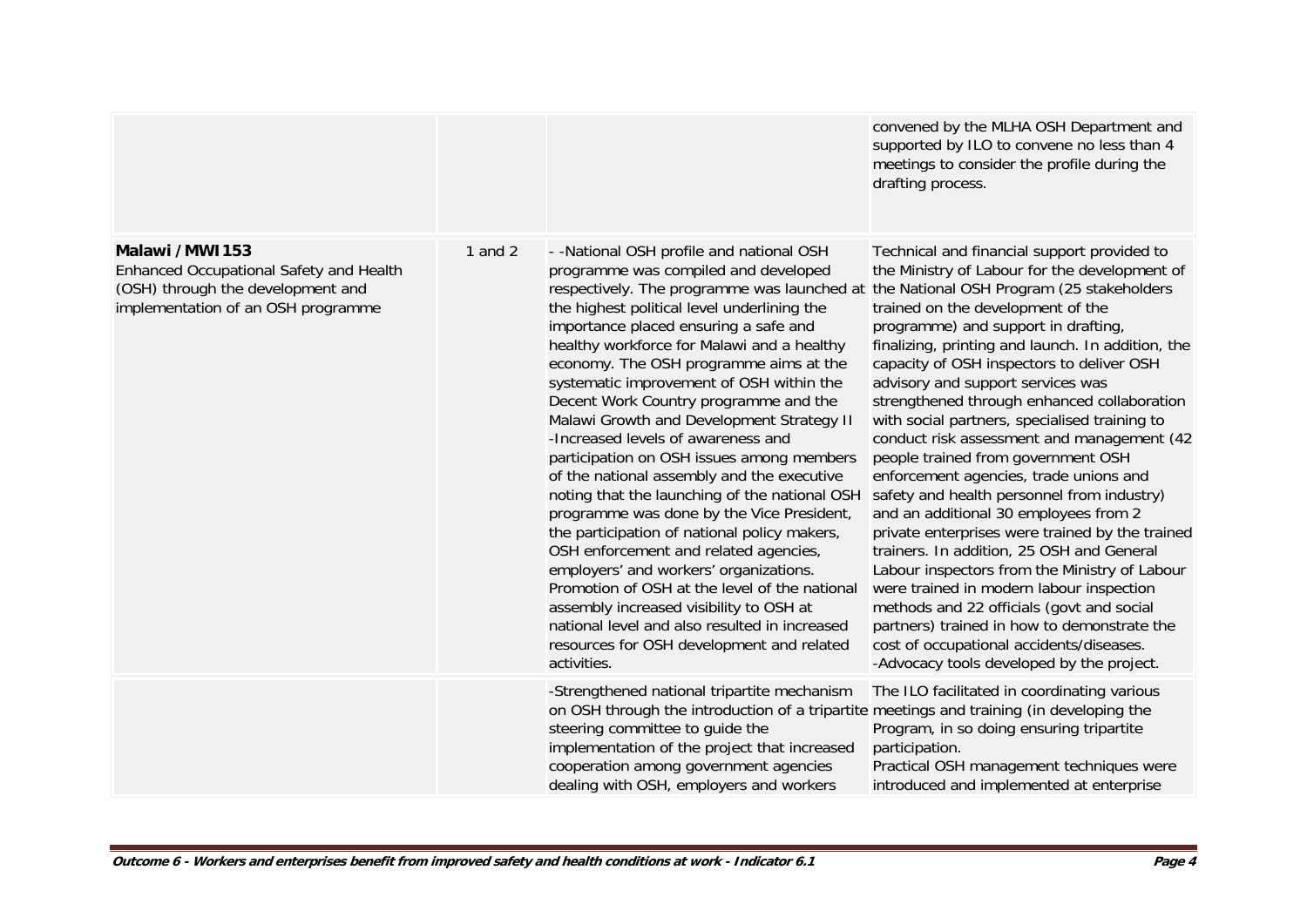|                                                                                                                             |           | organisations and other stakeholders; a<br>feature that is expected to be entrenched in<br>the in the practice and management of OSH<br>in Malawi.                                                                                                                                                                                                                                                                                    | level through training of trainers, on-<br>site/learning by doing in areas such as risk<br>assessment and management at workplaces<br>(numbers of officials trained indicated above).                                                                                                                                                                                                                                                                                                                                                                             |
|-----------------------------------------------------------------------------------------------------------------------------|-----------|---------------------------------------------------------------------------------------------------------------------------------------------------------------------------------------------------------------------------------------------------------------------------------------------------------------------------------------------------------------------------------------------------------------------------------------|-------------------------------------------------------------------------------------------------------------------------------------------------------------------------------------------------------------------------------------------------------------------------------------------------------------------------------------------------------------------------------------------------------------------------------------------------------------------------------------------------------------------------------------------------------------------|
| Namibia /NAM152<br>National OSH system and infrastructure<br>strengthened                                                   | 1 and $2$ | A National OSH Profile was developed which<br>puts emphasis on ILO standards and<br>Conventions No. 81, 129, 155 and 187.                                                                                                                                                                                                                                                                                                             | In conjunction with the MLSW, the ILO has<br>developed the National OSH Profile and<br>provided technical inputs throughout the<br>drafting and revision phase.                                                                                                                                                                                                                                                                                                                                                                                                   |
|                                                                                                                             |           | A tripartite Occupational Safety and Health<br>taskforce has steered the process of the<br>development of the National OSH Profile and<br>social partners have actively participated in<br>this taskforce.                                                                                                                                                                                                                            | The ILO has supported the set-up of the inter-<br>ministerial, tripartite OSH taskforce by<br>ensuring the participation of representatives<br>from all key ministries and the social partners<br>as from the inception meeting.                                                                                                                                                                                                                                                                                                                                  |
| Zambia /ZMB130<br>Policy and regulatory environment for OSH<br>improved through programme development<br>and implementation | 1 and $2$ | The Ministry of Labour and Social Security<br>developed and finalized an OSH Profile as well<br>as a draft National OSH Program (to be<br>implemented by Government). In addition,<br>Risk Assessment Training and Guidelines have finalizing, printing and dissemination. For the<br>been developed and a Report on the reporting Report on the reporting & Notification of<br>& Notification of Occupation Accidents &<br>diseases. | Technical and financial support provided to<br>the Ministry of Labour and Social Security for<br>both the OSH Profile and draft National OSH<br>Program, in the data cleaning, drafting,<br>Occupation Accidents & diseases the ILO's<br>contribution included: Funding meetings &<br>consultancies; printing & dissemination.                                                                                                                                                                                                                                    |
|                                                                                                                             |           | The Development of the OSH Profile and the<br>OSH Program was based on tripartite<br>consultations.<br>The OSH inspection services strengthened to<br>carry out more effective and efficient<br>inspections to help ensure application of OSH<br>standards through capacity building for safety<br>health personnel.                                                                                                                  | The ILO facilitated in coordinating various<br>meetings in developing the Profile and the<br>Program, in so doing ensuring tripartite<br>participation. The capacity building in risk<br>assessment and management for 50 safety<br>and health personnel was undertaken by<br>trainers from the Ministry of Labour and Social<br>Security's Department of Occupational Safety<br>and Services, who were trained by ILO's EU<br>funded TC project in Zambia. Total of 42<br>people from government OSH enforcement<br>agencies, trade unions and safety and health |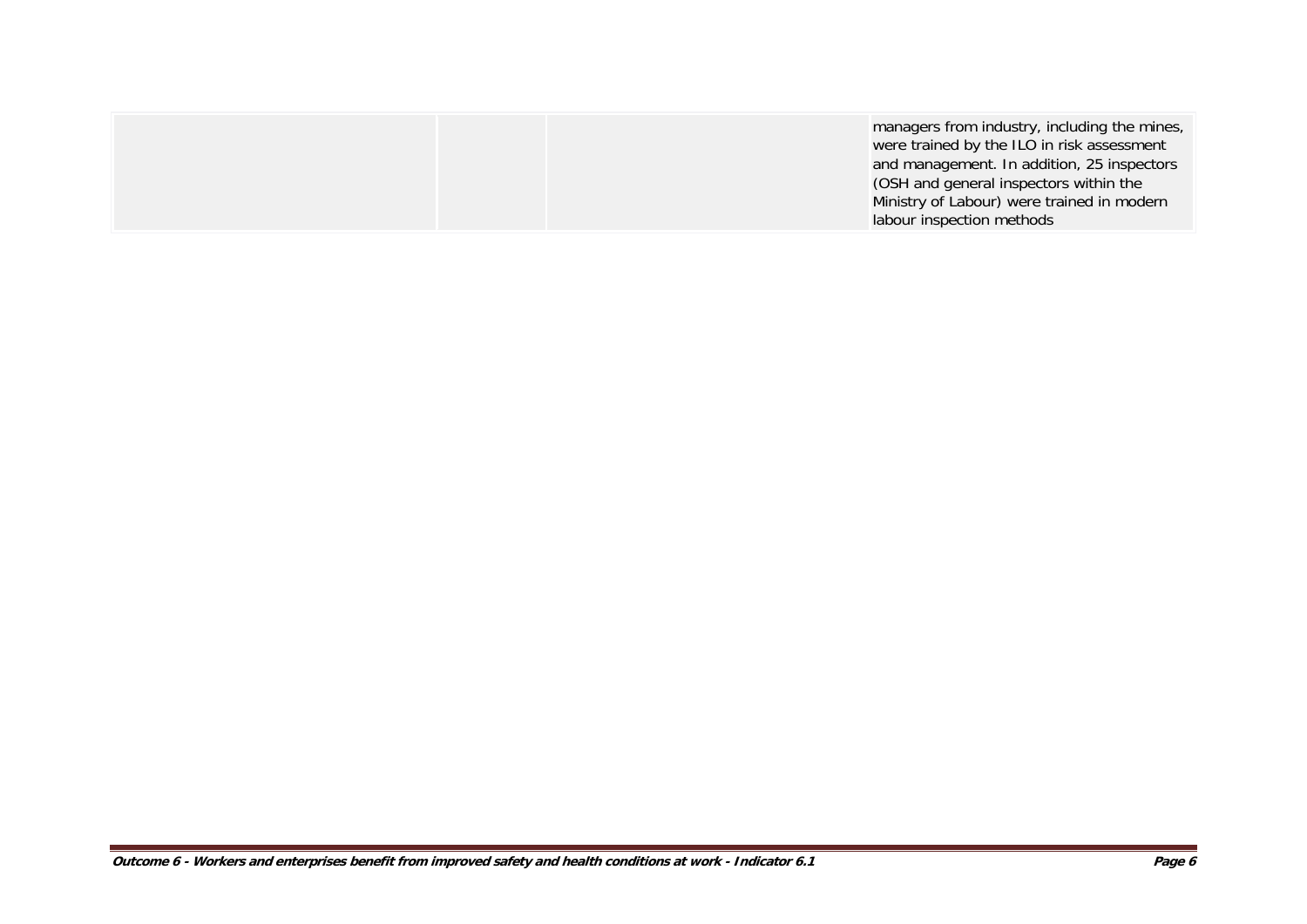#### **Asia and the Pacific**

| <b>Bangladesh /No CPO</b><br>National OSH policy and National Plan of<br>Action developed and tripartite cooperation<br>strengthened. | 1 and $2$ | 1. "National Tripartite Plan of Action (NTPA)<br>on Building and Fire Safety in the ready-made<br>garment (RMG) sector in Bangladesh"<br>adopted by the constituents in July 2013.<br>2. First National OSH Policy adopted in<br>October 2013 reflecting principles of C81,<br>C155 and C187.<br>3. The amended Bangladesh Labour Act was<br>adopted in July 2013 with provisions<br>bolstering the OSH governance, including<br>requirement for safety committees and<br>strengthened fire safety precautions.<br>4. Tripartite National Council for Industrial<br>Safety and Health, chaired by the Labour and<br>Employment Minister, revitalized, to develop<br>and implement the National OSH policy. | ILO provided technical support for the<br>formulation of the NTPA in terms of policy and<br>legislation, administration and management,<br>planning of practical activities. The ILO has<br>accepted a formal request from the<br>government of Bangladesh to assist in the<br>implementation and coordination of the NTPA.<br>ILO also provided technical support to the<br>tripartite stakeholder consultation on 15<br>January 2013, in the aftermath of the<br>garment factory fire in November 2012. A<br>tripartite statement of commitment on fire<br>safety in the work place in Bangladesh was<br>adopted and signed after the tripartite<br>meeting, after which the action plan<br>pertaining to fire safety was developed.<br>ILO was involved from the very beginning of<br>OSH policy formulation process (started in<br>2007), and provided official comments on the<br>draft National OSH Policy. With the financial<br>and technical support of ILO, technical<br>committee organized the workshops and<br>information,<br>gathered<br>recommendations,<br>suggestions to develop and finalize the policy.<br>ILO provided advice to the revision of the<br>Labour Act. |
|---------------------------------------------------------------------------------------------------------------------------------------|-----------|------------------------------------------------------------------------------------------------------------------------------------------------------------------------------------------------------------------------------------------------------------------------------------------------------------------------------------------------------------------------------------------------------------------------------------------------------------------------------------------------------------------------------------------------------------------------------------------------------------------------------------------------------------------------------------------------------------|------------------------------------------------------------------------------------------------------------------------------------------------------------------------------------------------------------------------------------------------------------------------------------------------------------------------------------------------------------------------------------------------------------------------------------------------------------------------------------------------------------------------------------------------------------------------------------------------------------------------------------------------------------------------------------------------------------------------------------------------------------------------------------------------------------------------------------------------------------------------------------------------------------------------------------------------------------------------------------------------------------------------------------------------------------------------------------------------------------------------------------------------------------------------------------------|
| Mongolia / No CPO<br>National framework for OSH adopted                                                                               | 1 and $2$ | The fourth "National Program for Improving<br>Occupational Safety and Health Conditions"<br>was adopted in April 2012 through<br>Government Resolution No. 122 following<br>consultations with the social partners and is                                                                                                                                                                                                                                                                                                                                                                                                                                                                                  | The ILO contributed to the development of<br>this National Programme through capacity<br>building of constituents, including:<br>- annual training on National OSH Framework<br>for staff from the Ministry of Labour;                                                                                                                                                                                                                                                                                                                                                                                                                                                                                                                                                                                                                                                                                                                                                                                                                                                                                                                                                                   |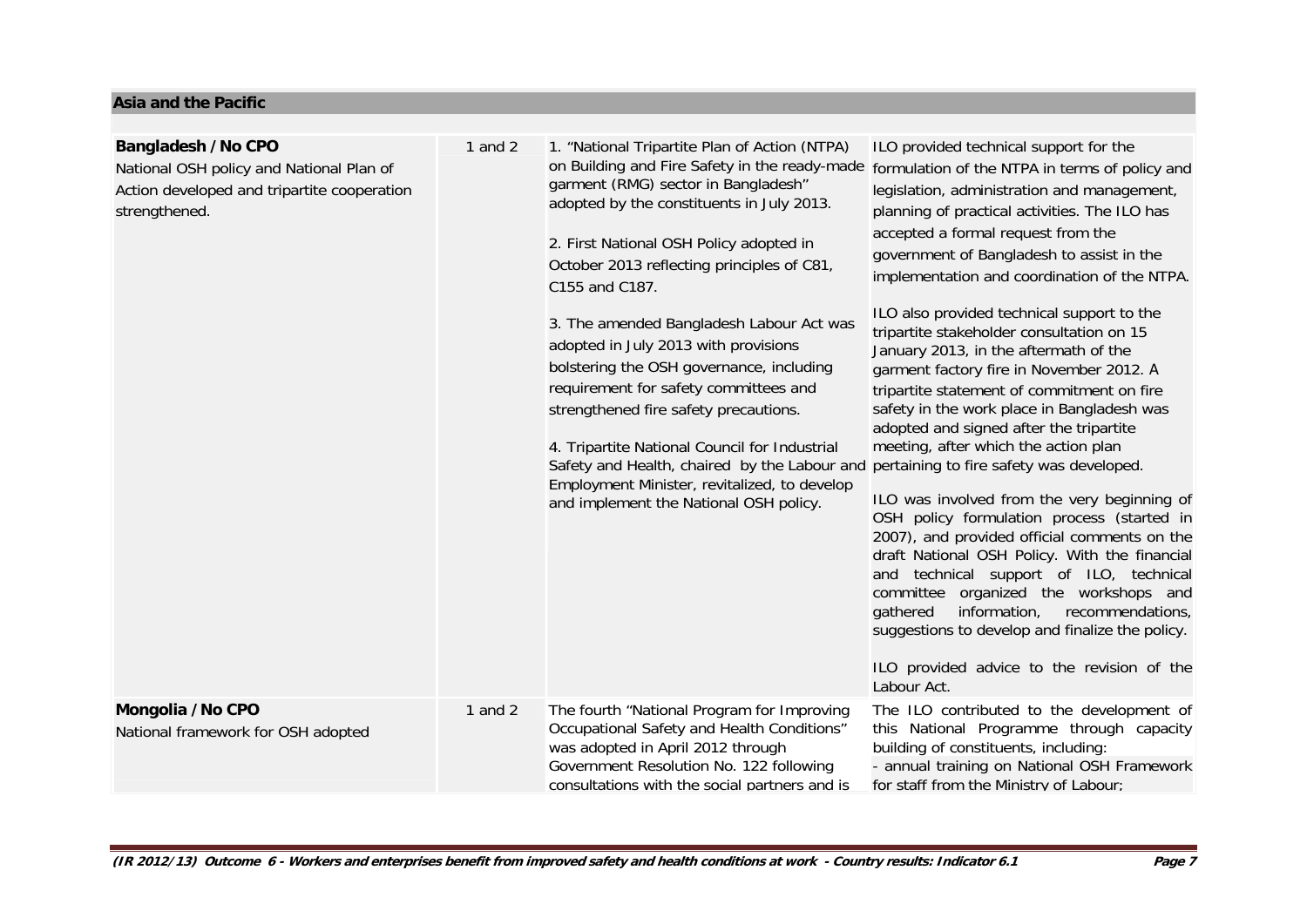|                                                                                                 |           | currently under implementing (2012-2016).                                                                                                                                                                                                            | conduct of workshops on risk assessment<br>and WISE for the employers' organization<br>(MONEF)<br>- consultations regarding OSH in mining and<br>possible ratification of C176.                                                                                                                                                                                                                                                                                                                                                                                                                                                                                                                                                                                |
|-------------------------------------------------------------------------------------------------|-----------|------------------------------------------------------------------------------------------------------------------------------------------------------------------------------------------------------------------------------------------------------|----------------------------------------------------------------------------------------------------------------------------------------------------------------------------------------------------------------------------------------------------------------------------------------------------------------------------------------------------------------------------------------------------------------------------------------------------------------------------------------------------------------------------------------------------------------------------------------------------------------------------------------------------------------------------------------------------------------------------------------------------------------|
| Pakistan/No CPO<br>Improved OSH conditions in Sindh Province<br>through joint tripartite action | 1 and $2$ | The "Joint Action Plan on Promoting<br>Workplace Safety & Health in Sindh" was<br>adopted by the Government of Sindh (GoS),<br>Employers' Federation of Pakistan (EFP) and<br>Pakistan Workers' Federation (PWF) on 4 <sup>th</sup><br>October 2013. | Following the fire in the garment factory,<br>Baldia Karachi, the ILO supported and<br>facilitated<br>Assistance to victims and their families to<br>$\overline{\phantom{a}}$<br>regain livelihood;<br>Rapid capacity building of Labour and<br>Factory inspectors in Labour Inspection<br>and OSH;<br>Stakeholder consultation jointly organized<br>with GoS, EFP and PWF (500 participants)<br>in Karachi on 6 December 2012 and which<br>resulted in the Joint Statement of<br>Commitment towards an action plan;<br>Consultations about and technical advice<br>to the development of the "Joint Action<br>Plan" covering areas such as OSH, Labour<br>Inspection and<br>Employment<br>Injury<br>Compensation;<br>Initiative to establish a buyers' forum. |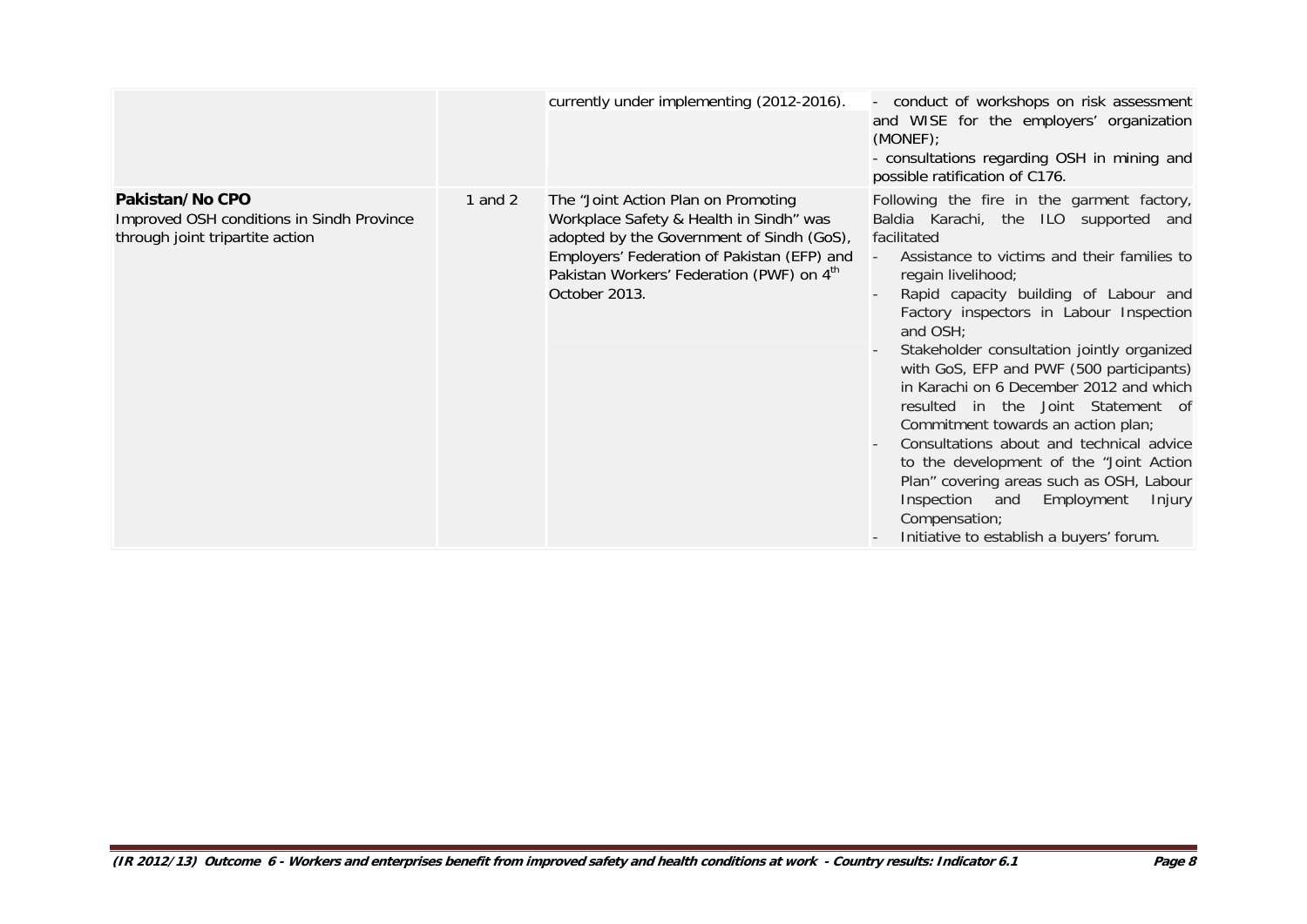**Europe**

| <b>Ukraine / UKR154</b><br>Occupational health and safety improved for a<br>more inclusive and productive society.                         | 1 and $2$ | National OSH programme was officially<br>launched and passed as a law. In addition, a<br>concept (social and economic justification)<br>was adopted by social partners, and a long-<br>term strategy was developed and is awaiting<br>its adoption.                      | ILO through EU OSH project provided<br>assistance in (1) a review of the current OSH<br>infrastructure and (2) elaboration of national<br>OSH programmes.                                                                                                                                                                                                                                                                                                                                                                                                                                                                               |
|--------------------------------------------------------------------------------------------------------------------------------------------|-----------|--------------------------------------------------------------------------------------------------------------------------------------------------------------------------------------------------------------------------------------------------------------------------|-----------------------------------------------------------------------------------------------------------------------------------------------------------------------------------------------------------------------------------------------------------------------------------------------------------------------------------------------------------------------------------------------------------------------------------------------------------------------------------------------------------------------------------------------------------------------------------------------------------------------------------------|
|                                                                                                                                            |           | Consultation with social partners was ensured<br>throughout the process of the national OSH<br>programme development.                                                                                                                                                    | ILO conducted training workshops on risk<br>assessment and OSH management system<br>(general training programmes and the<br>programme especially adopted to the mining<br>industry).                                                                                                                                                                                                                                                                                                                                                                                                                                                    |
| Tajikistan /TJK154<br>The OSH national programmes and systems<br>are further improved including the<br>modernization of labour inspection. | 1 and $2$ | The National OSH Programme of Tajikistan<br>was developed in close consultations with the<br>ILO and adopted by the Government Decree<br>No 684 of 3 December 2012. National<br>constituents increased capacities to start<br>implementation of the programme.           | Technical support provided to the constituents<br>for developing and implementation of the<br>National OSH Programme: the ILO technical<br>expertise/comments presented through<br>technical consultations and at tripartite<br>seminar, submitted to the government and<br>incorporated in the National OSH Programme;<br>capacity-building workshops on OSH provided<br>for LI and social partners; trainings on<br>introduction of OSH MS organized for the<br>personnel of Labour Inspection, trade unions<br>and the State Agency for the construction and<br>architecture, including some construction<br>companies (SomonStroy). |
|                                                                                                                                            |           | The tripartite working group (TWG) was<br>created at the initiative of the Government<br>(MoL) for developing the OSH Programme.<br>The opinions and suggestions of social<br>partners documented by the TWG and<br>reflected in the final text of the OSH<br>Programme. | The ILO provided the relevant OSH resource<br>materials to the TWG; organized the tripartite<br>workshop to discuss the draft.                                                                                                                                                                                                                                                                                                                                                                                                                                                                                                          |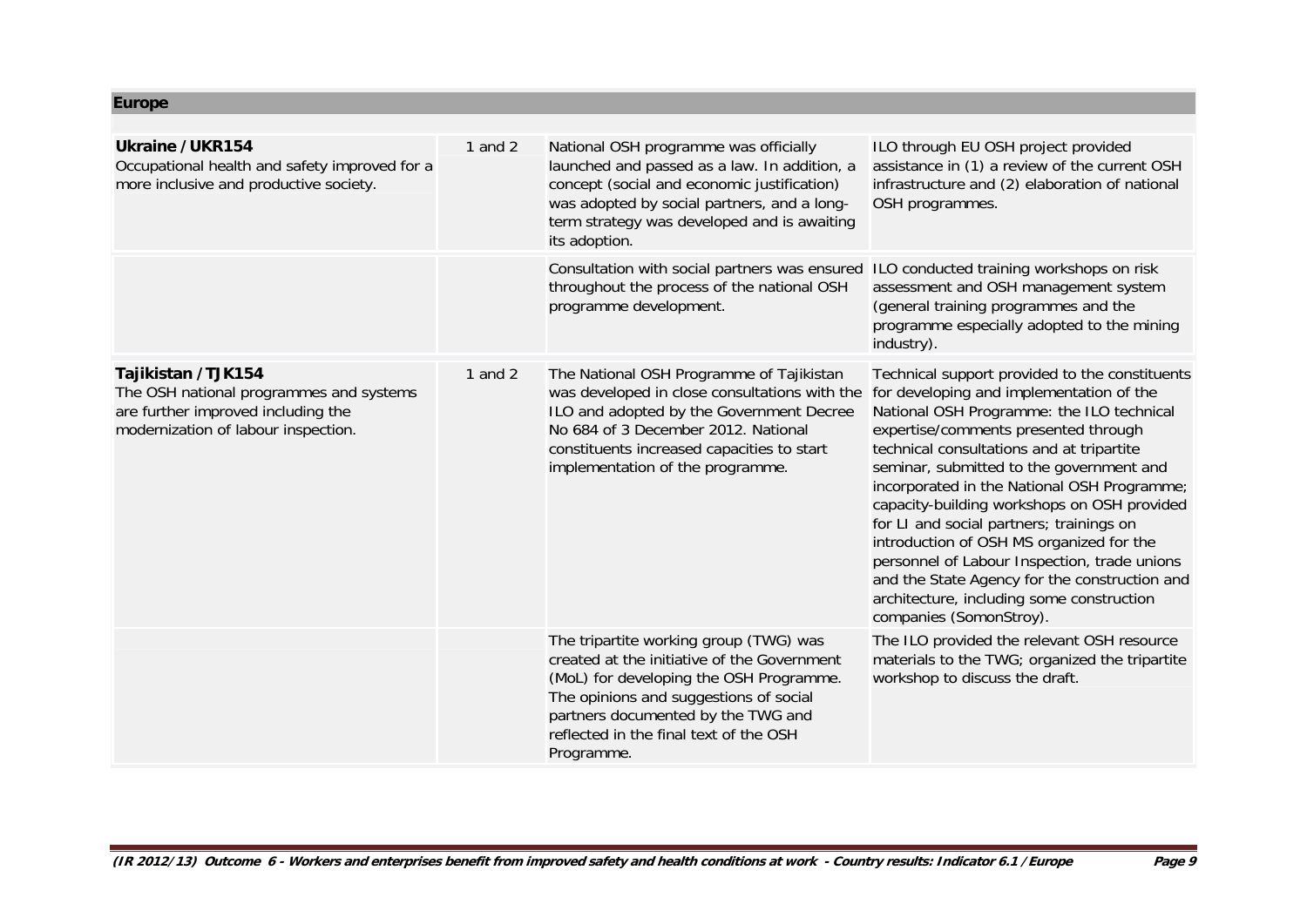#### **Americas**

| Peru / PER 183<br>Fortalecimiento institucional de los<br>mandantes para promover una mejor<br>seguridad y salud en el trabajo. | 1 and $2$ | El presidente Ollanta Humala Tasso suscribió<br>en abril de 2013 el Decreto Supremo N° 002-<br>2013-TR el cual establece la Política Nacional<br>de Seguridad y Salud en el Trabajo.<br>http://www.mintra.gob.pe/archivos/file/CNSST Política.<br>/politica_nacional_SST.pdf                                                                                                                                               | La OIT brindó asesoramiento técnico al<br>Consejo Nacional de Seguridad y Salud en el<br>Trabajo y a su secretaria técnica en el<br>Ministerio de Trabajo para el desarrollo de la                                                                                               |
|---------------------------------------------------------------------------------------------------------------------------------|-----------|----------------------------------------------------------------------------------------------------------------------------------------------------------------------------------------------------------------------------------------------------------------------------------------------------------------------------------------------------------------------------------------------------------------------------|----------------------------------------------------------------------------------------------------------------------------------------------------------------------------------------------------------------------------------------------------------------------------------|
|                                                                                                                                 |           | El Consejo Nacional de Seguridad y Salud en<br>el Trabajo (CNSST) fue instalado el 10 de<br>agosto del 2012, mediante Resolución<br>Ministerial N° 199-2012-TR.<br>El Consejo, de composición tripartita, elaboró<br>y aprobó tripartitamente la Política Nacional<br>de Seguridad y Salud en el Trabajo y un plan<br>de trabajo para su ejecución.<br>http://www.mintra.gob.pe/mostrarContenido.<br>$php$ ?id=950&tip=949 | La OIT ha llevado a cabo talleres de<br>capacitación por los miembros del Consejo La<br>OIT facilitó un intercambio con la Secretaria<br>de Trabajo y Previsión Social de México para<br>conocer el funcionamiento de la Comisión<br>Mixta de Seguridad e Higiene de dicho país. |
| <b>Barbados /BRB126</b><br>Barbados has adopted policies and<br>programmes promoting improved safety and<br>health at work      | 1 and $2$ | The government proclaimed the entry into<br>force of the new OSH legislation on 1 January<br>2013.                                                                                                                                                                                                                                                                                                                         | Provided consultations with tripartite partners<br>to facilitate the adoption process, with<br>support of RBSA                                                                                                                                                                   |
|                                                                                                                                 |           | The development process for the new OSH<br>legislation for Barbados was based on<br>tripartite consultation through national<br>tripartite OSH advisory body.                                                                                                                                                                                                                                                              | Assisted the National Tripartite Committee on<br>OSH, the Ministry of Labour (MOL) and social<br>partners in organizing events and developing<br>tools to raise awareness on the new Act,<br>which were partially funded by RBSA.                                                |
|                                                                                                                                 |           |                                                                                                                                                                                                                                                                                                                                                                                                                            |                                                                                                                                                                                                                                                                                  |
| Chile / CHL127<br>Política nacional de seguridad y salud en el<br>trabajo diseñada y en proceso de                              | 1 and $2$ |                                                                                                                                                                                                                                                                                                                                                                                                                            | Guidelines on Safety and Health Management • ILO technical assistance and workshop to<br>Systems at Work for companies at risk of develop National OSH Policy and Programme<br>exposure to silica adopted (OHSMS - SILICA provided to the tripartite constituents and            |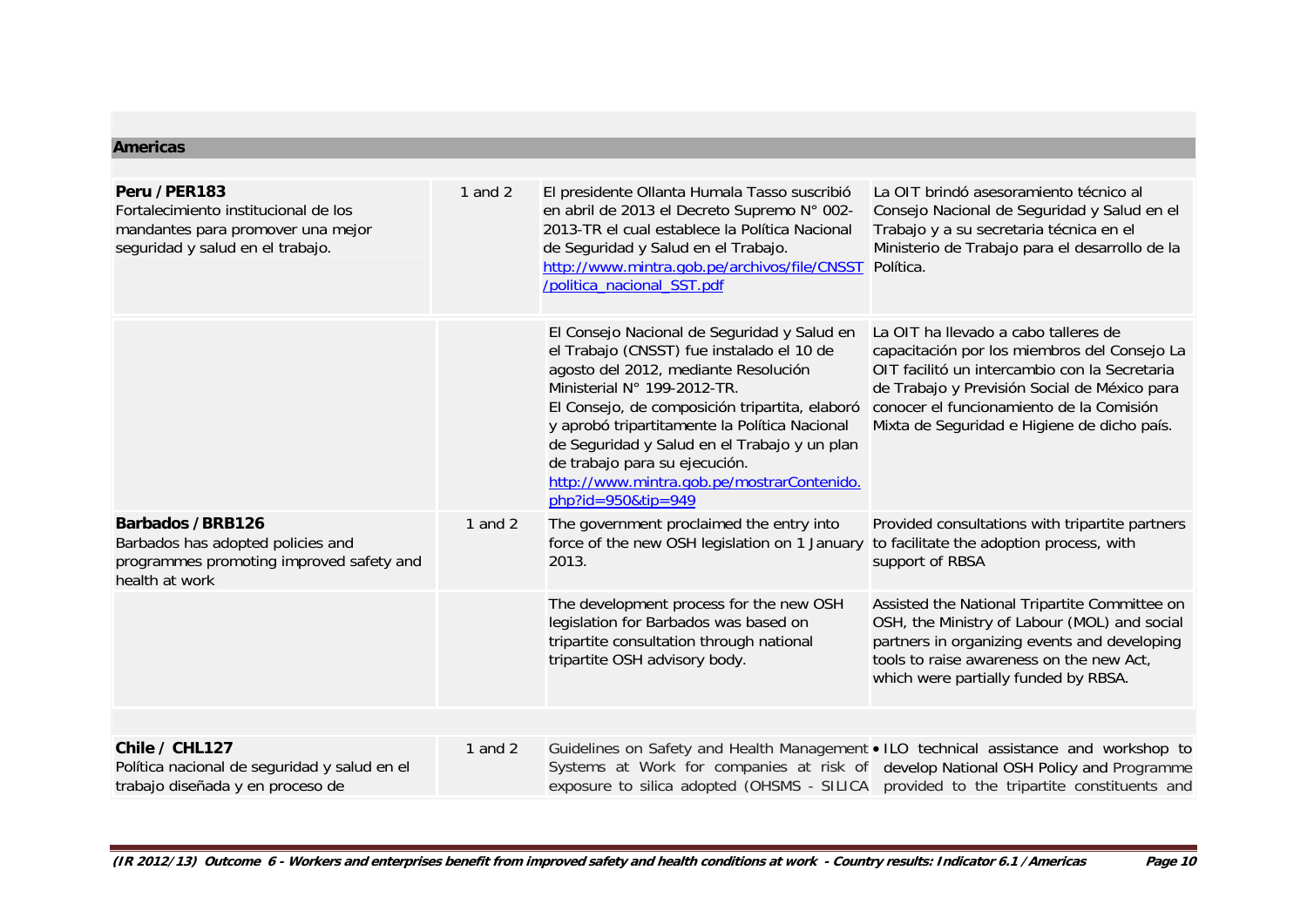| implementación, incluyendo instrumentos de<br>gestión |           | 2013) within the framework of the Tripartite<br>National Plan for the Eradication of Silicosis.<br>This was the unique hazard-specific guidelines<br>based on the ILO Guidelines on OSH<br>Management Systems (ILO- OSH 2001).<br>300 trainers and 20,000 construction workers<br>by using ILO methodology. The 2nd stage<br>Programme formulated and launched by the<br>National<br>Tripartite<br>Committee<br>for<br>continuation.<br>Bill to reform Law No. 16744 on Accident<br>Insurance and Occupational Diseases and the<br>Labour Code submitted to the House of<br>Representatives aiming to strengthen the<br>prevention system and auditing of the Labor<br>OSH.<br>A bill to establish the mine safety institution<br>also submitted to the House of<br>Representatives. | National Advisory Council on Occupational<br>Safety and Health (OSH). At the request of<br>the Secretary of Social Welfare, the technical<br>support to amend Law No. 16744 on<br>Accident<br>Insurance<br>Occupational<br>and<br>Diseases provided.<br>trained by the 1 <sup>st</sup> Training Programme on • In response to the request of the Bureau<br>Core Competencies Safety and Health at Work PLANESI Tripartite, one technical workshop<br>national<br>tripartite<br>and $2$<br>workshops<br>organized for developing the Guidelines on<br>Safety Management Systems and Health at<br>Work for companies at risk of exposure to<br>silica (OHSMS - SILICA 2013) based on the<br>guidelines of the ILO (ILO-OSH 2001).<br>• In response to the request of the Bureau of<br>Construction Tripartite, a national tripartite<br>workshop to prepare Training Manuals<br>Training Program Core Competencies Safety<br>and Health at Work for the sector<br>Construction organized. |
|-------------------------------------------------------|-----------|--------------------------------------------------------------------------------------------------------------------------------------------------------------------------------------------------------------------------------------------------------------------------------------------------------------------------------------------------------------------------------------------------------------------------------------------------------------------------------------------------------------------------------------------------------------------------------------------------------------------------------------------------------------------------------------------------------------------------------------------------------------------------------------|-----------------------------------------------------------------------------------------------------------------------------------------------------------------------------------------------------------------------------------------------------------------------------------------------------------------------------------------------------------------------------------------------------------------------------------------------------------------------------------------------------------------------------------------------------------------------------------------------------------------------------------------------------------------------------------------------------------------------------------------------------------------------------------------------------------------------------------------------------------------------------------------------------------------------------------------------------------------------------------------|
| Jamaica /JAM126<br>Improved safety and health at work | 1 and $2$ | Ministry of Labour and Social Security,<br>through Department of Occupational Safety<br>and Health, developed National OSH profile in<br>December 2013.                                                                                                                                                                                                                                                                                                                                                                                                                                                                                                                                                                                                                              | Provided consultations with tripartite partners<br>to facilitate the process, with support of RBSA                                                                                                                                                                                                                                                                                                                                                                                                                                                                                                                                                                                                                                                                                                                                                                                                                                                                                      |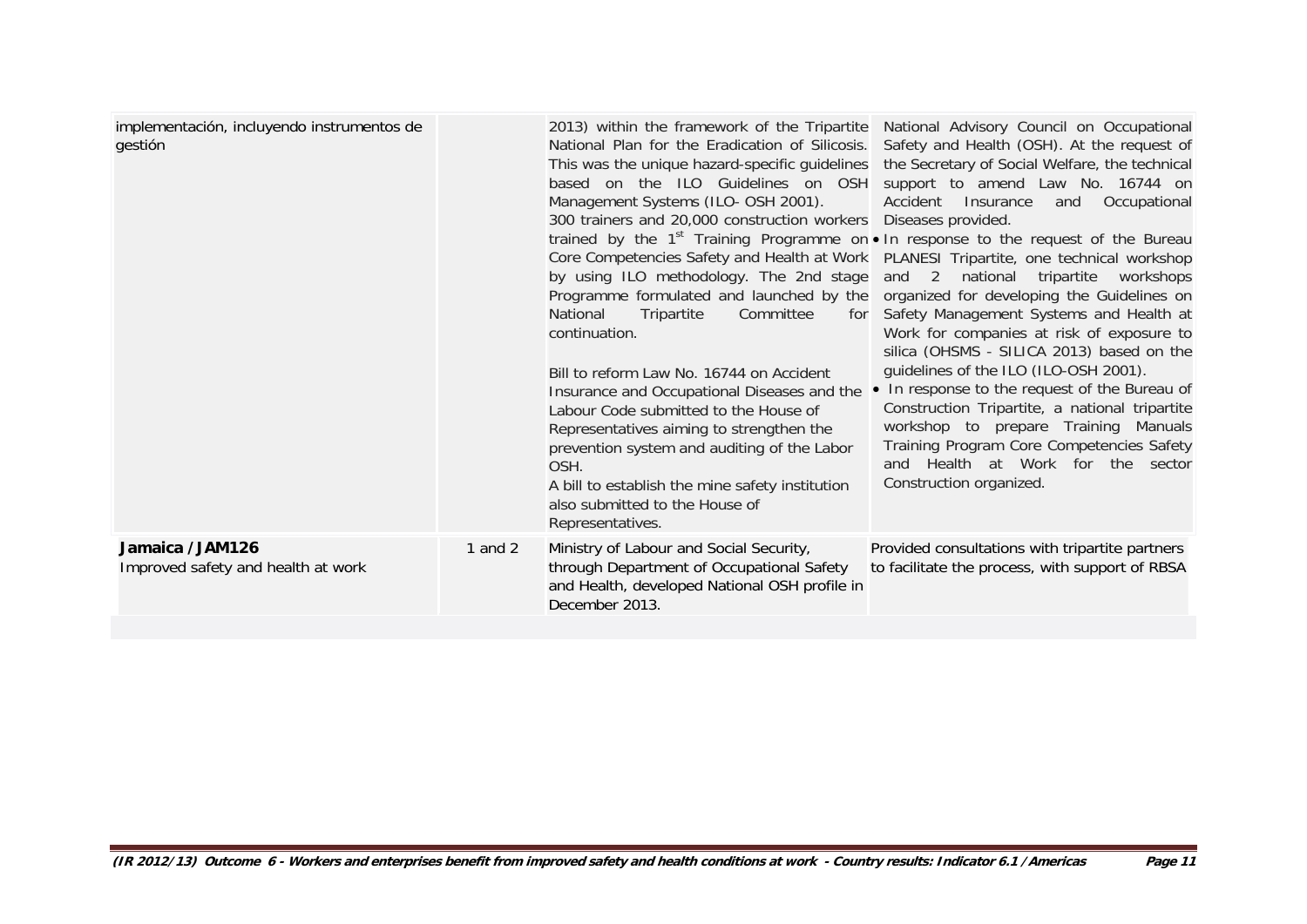**Indicator - 6.2. Number of member States in which tripartite constituents, with ILO support, implement programmes to promote improved safety and health at work.** 

## **Measurement**

To be counted as reportable, results must meet at least one of the following criteria:

- 1. The member State has incorporated OSH concerns into national development frameworks or similar national policy documents.
- 2. A national tripartite mechanism for OSH is established or revitalized so that it functions effectively (meeting regularly and making recommendations to government).
- 3. OSH information, awareness-raising, and training strategies are designed and implemented by the Government, employers' or workers' organizations, to help give effect to programmes targeting improvement of OSH conditions, as documented by a schedule and budget allocation for, and reports of, activities.
- 4. Labour inspection services carry out more effective and efficient inspections to help ensure application of OSH standards, as documented through evidence in annual reports.
- 5. A register and analyses, with sex-disaggregated data, of occupational accidents and diseases are established or upgraded and maintained at national level by the competent authority.

| Country/ Country programme Outcome Measurement<br>(CPO)                                                                        | Criteria | <b>Result Achieved</b>                                                                                                                                                                                                                                                                                                                                                                                                                                                                                               | <b>ILO Contribution</b>                                                                                                                |
|--------------------------------------------------------------------------------------------------------------------------------|----------|----------------------------------------------------------------------------------------------------------------------------------------------------------------------------------------------------------------------------------------------------------------------------------------------------------------------------------------------------------------------------------------------------------------------------------------------------------------------------------------------------------------------|----------------------------------------------------------------------------------------------------------------------------------------|
| <b>Africa</b>                                                                                                                  |          |                                                                                                                                                                                                                                                                                                                                                                                                                                                                                                                      |                                                                                                                                        |
|                                                                                                                                |          |                                                                                                                                                                                                                                                                                                                                                                                                                                                                                                                      |                                                                                                                                        |
| Niger /NER103<br>Les mandants tripartites élaborent et mettent<br>en œuvre des stratégies nationales et<br>sectorielle de SSTE |          | Le Gouvernement en concertation avec les<br>partenaires sociaux et avec l'appui du BIT ont Tripartites pour l'intégration des NIT en SST<br>élaboré et validé 4 documents d'orientation<br>pour la consolidation de la SST au Niger -<br>2012:<br>- La nouvelle Politique Nationale de Santé et<br>Sécurité au Travail intégrant les Normes<br>Internationales du Travail;<br>- Le programme national de Santé et Sécurité<br>au Travail conformément à la C187/R197;<br>- Le document d'orientation pour la mise en | Le BIT a renforcé les capacités des Mandants<br>dans les documents de mises en œuvre de la<br>Politique Nationale de SST (Avril 2012). |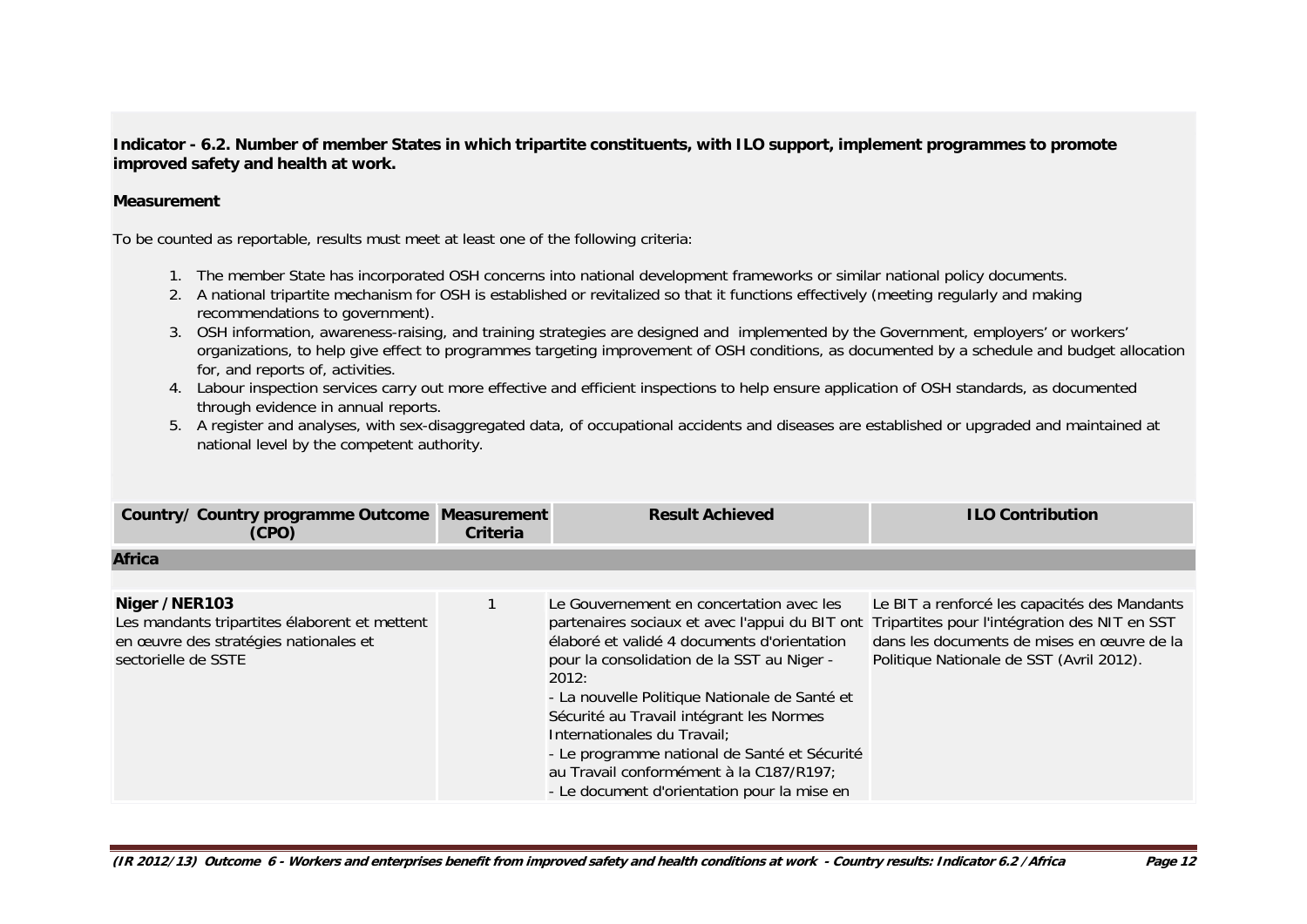|   | place du Conseil Supérieur de la Prévention;<br>- L'acte de création de l'Institut Supérieur de<br>Santé et Sécurité au Travail.                                                                                                                                                                                                                                                                                                                                                                                                                                                                                                        |                                                                                                                                                                                                                                                                                                                                             |
|---|-----------------------------------------------------------------------------------------------------------------------------------------------------------------------------------------------------------------------------------------------------------------------------------------------------------------------------------------------------------------------------------------------------------------------------------------------------------------------------------------------------------------------------------------------------------------------------------------------------------------------------------------|---------------------------------------------------------------------------------------------------------------------------------------------------------------------------------------------------------------------------------------------------------------------------------------------------------------------------------------------|
| 3 | Les mandants tripartites ont adopté un<br>nouveau schéma de développement de<br>l'Education Ouvrière des Centrales Syndicales<br>en Santé et Sécurité au Travail (SST) avec<br>l'appui du BIT (Mars 2013)<br>Les mandants tripartites ont également<br>adopté avec l'appui du BIT un programme de en SST (Février 2012); et la formation des<br>consolidation en SST notamment en NIT et en Médecins du Travail sur la démarche<br>prestation des infirmiers (Février 2012).<br>Les professionnels de la santé ont adopté un<br>schéma opérationnel de formation des<br>Médecins du Travail en WISE avec l'appui du<br>BIT (Juin 2012). | Le BIT a apporté un appui technique pour<br>permettre: (i) le réajustement du contenu du<br>programme d'Education Ouvrière des<br>Centrales Syndicales (Janvier-Mars 2013); (ii)<br>le réaménagement du programme<br>pédagogique de spécialisation des infirmiers<br>Prévention-Productivité et Développement<br>Durable PP/DD (Juin 2012). |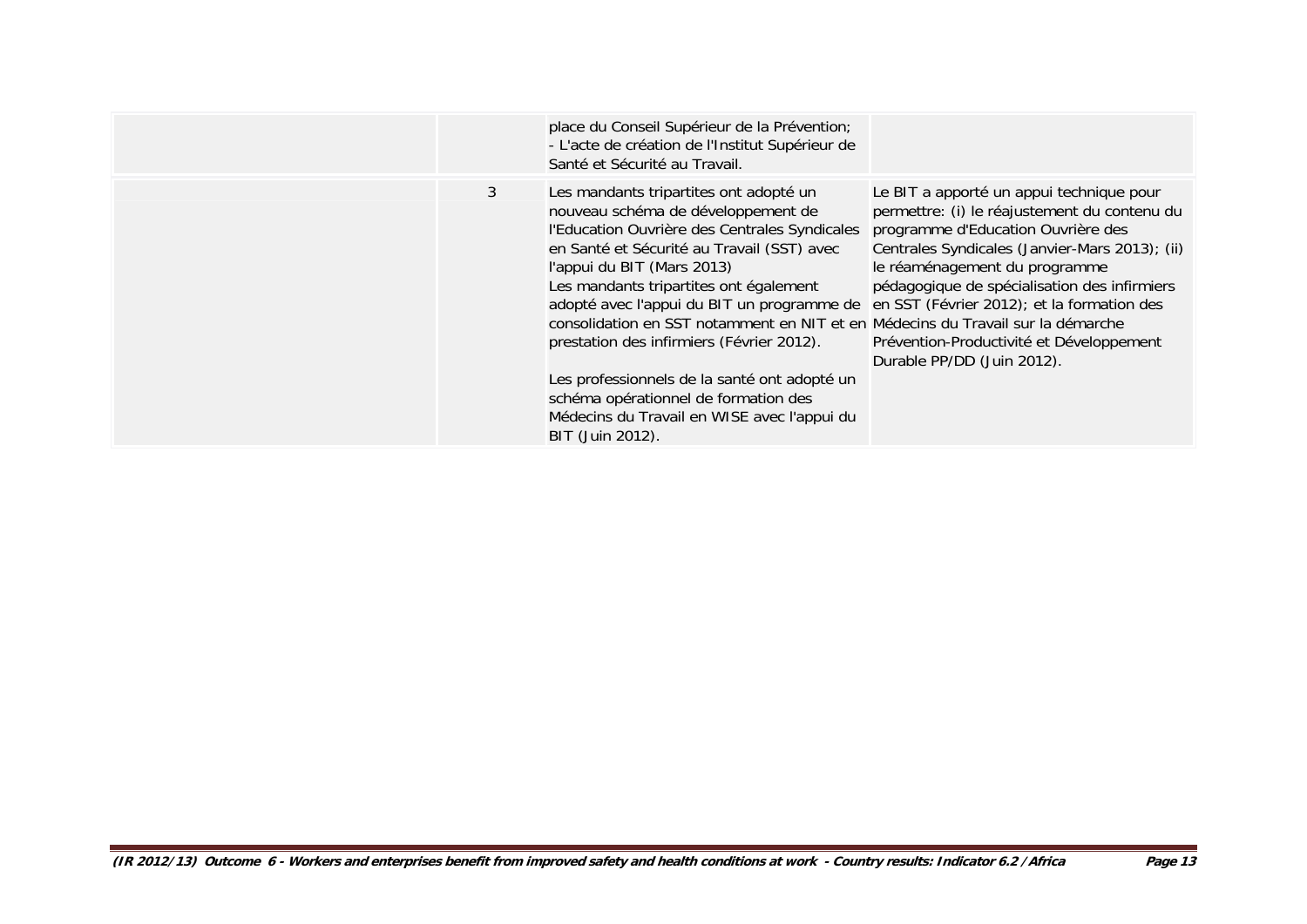#### **Arab States**

labour standards

## **Palestinian Territory, Occupied /PSE152** A national programme to improve occupational safety and health is developed and implemented in line with international

2 A tripartite mechanism for OSH strengthened by forming a tripartite plus OSH taskforce which regularly reports to the National OSH committee.

-Conducted a training workshop on OSH profile for the tripartite constituents as well as representatives of other concerned national institutions.

-Supported the tripartite committee in developing an OSH profile. Relevant experience shared with Jordan and ILO comments received for finalizing the draft accordingly.

-Developed TORs and roadmap for developing the national OSH strategy (August 2013).

-Designed a capacity building programme on OSH for the tripartite constituents (September 2013)

-Organized an experience-sharing visit for the labour and OSH inspectors and their supervisors to Jordan and implemented a workshop for them in Amman during which the Jordanian OSH profile and the Palestinian draft one were presented and comments of participants and the ILO OSH Specialist were recorded for finalizing the National OSH Profile of Palestine accordingly. (November 2013)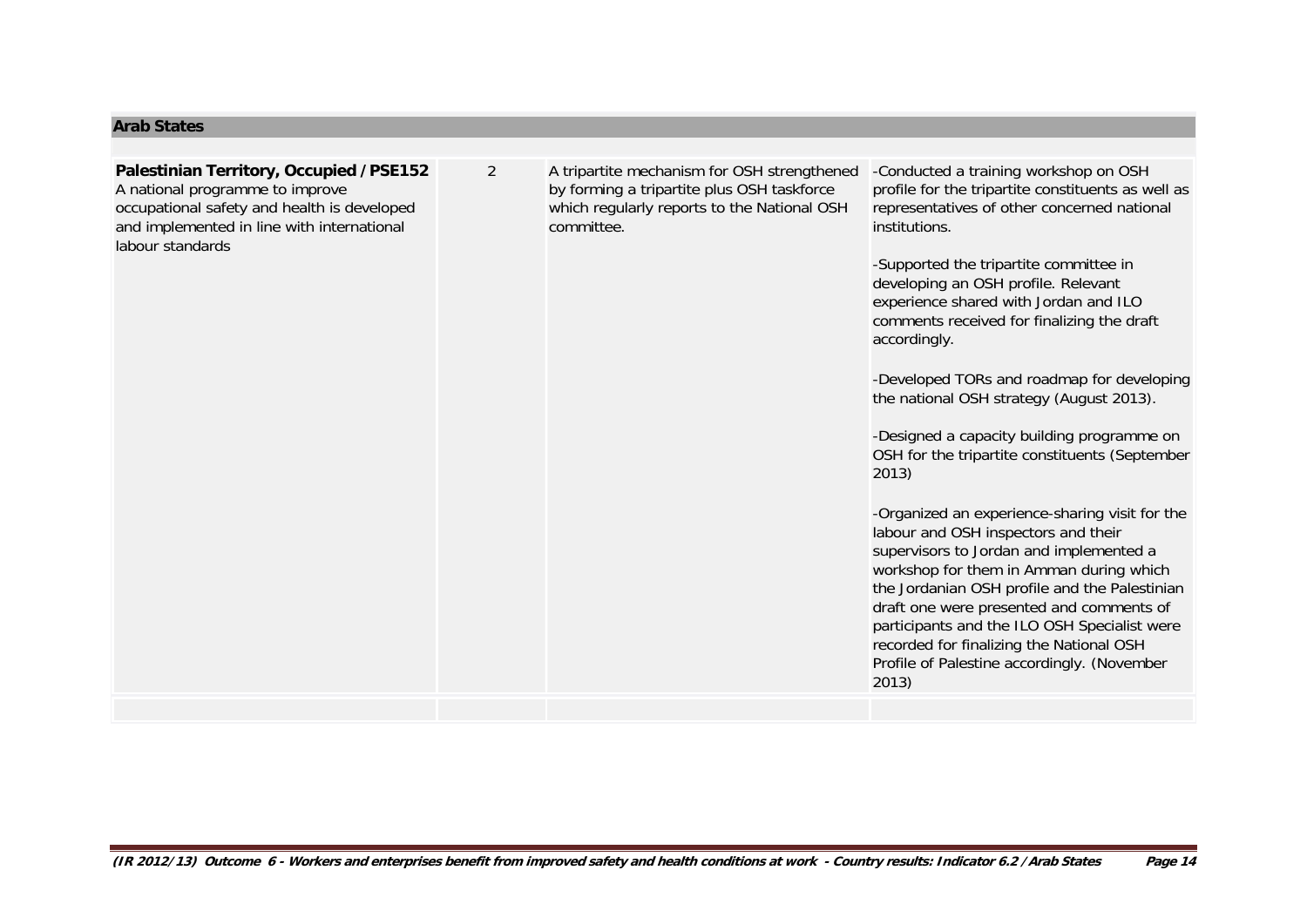#### **Asia and the Pacific**

| China / CHN179<br>Occupational risks, accidents and fatalities are<br>reduced, in particular in high risk occupations<br>and sectors including mining and the chemical<br>industry | 3 | The State Administration on Work Safety<br>Regularly organizes national OSH conferences, promotional activities such as China<br>April 28 events, and OSH sectoral,<br>conferences (mining, mine rescue, chemical<br>industry) with wide national & international<br>participation.<br>National safety culture is strengthened. This<br>can be demonstrated by the development of<br>National Five Year Plan on Work Safety,<br>updated national OSH policy, the focus on<br>work safety in the reports of the 18 <sup>th</sup> congress<br>of the Party, improved OSH administration<br>and inspection. | The ILO and the SAWS jointly organized<br>International Forum on Work Safety and<br>observation of World Day on Safety and<br>Health at work in China. ILO also provided<br>technical inputs to events such as Beijing<br>Safety Culture Forum.<br>The national profile has been developed with<br>the help of ILO.<br>The ILO Code of Practice "Safety and Health<br>in Agriculture" has been translated into<br>Chinese.                                                                                                                                                                                                                                                                                                            |
|------------------------------------------------------------------------------------------------------------------------------------------------------------------------------------|---|----------------------------------------------------------------------------------------------------------------------------------------------------------------------------------------------------------------------------------------------------------------------------------------------------------------------------------------------------------------------------------------------------------------------------------------------------------------------------------------------------------------------------------------------------------------------------------------------------------|---------------------------------------------------------------------------------------------------------------------------------------------------------------------------------------------------------------------------------------------------------------------------------------------------------------------------------------------------------------------------------------------------------------------------------------------------------------------------------------------------------------------------------------------------------------------------------------------------------------------------------------------------------------------------------------------------------------------------------------|
|                                                                                                                                                                                    | 4 | Capacities of OSH inspectors strengthened<br>and improved inspection tools and methods<br>were used for better compliance.                                                                                                                                                                                                                                                                                                                                                                                                                                                                               | ILO inspections tools and methods related to<br>OSH inspection have been promoted in<br>different capacity-building activities and<br>promotional events. The ILO training<br>materials in this area have been promoted.<br>Advice has been given on the development of<br>the SAWS training guidelines and training plan<br>for OSH inspectors. Inputs have also been<br>made in analysing the training needs and<br>training methods in this area.<br>The ILO has integrated OSH tools into its<br>technical project activities in China, such as<br>SCORE, WISE, e-waste management, food<br>safety, etc., to share with the constitutes the<br>knowledge and experience of the ILO. TOT<br>for OSH inspection has been organized. |
| Indonesia/No CPO                                                                                                                                                                   | 3 | Following the conduct of TOT-WISE. the                                                                                                                                                                                                                                                                                                                                                                                                                                                                                                                                                                   | A iointly organized TOT-WISE by MOMT and                                                                                                                                                                                                                                                                                                                                                                                                                                                                                                                                                                                                                                                                                              |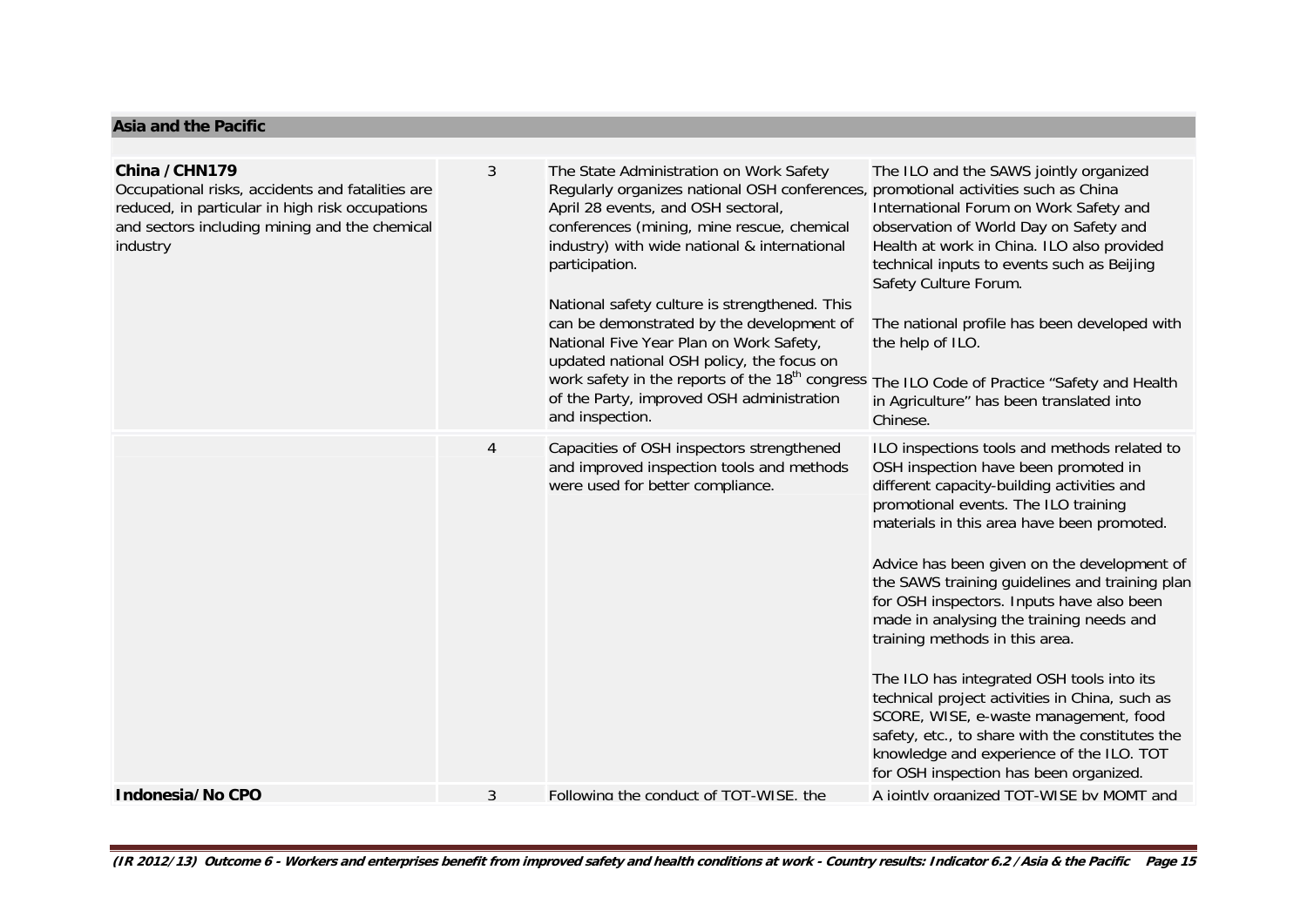|                                                                                                                                   |                | Ministry of Manpower and Transmigration<br>(MOMT) designed, budgeted for, planned and from employers' and workers' organizations<br>implemented a series of 11 WISE-training<br>workshops for employers and workers in<br>different provinces of the country in 2012-<br>2013. Approximately 400 persons were<br>trained through these programmes, which<br>were organized in consultation with social<br>partners.<br>Checklists and other materials were translated<br>into Bahasa Indonesia | ILO for MOMT officials and representatives<br>was conducted in December 2011, based on<br>which the MOMT designed and planned the<br>roll-out. ILO, partially with Korean funding,<br>also provided guidance and technical support<br>to the roll-out and a few of the workshops.<br>A TOT-WISE workshop for facilitators was<br>conducted in the Maluku Province in April<br>2012 under a rehabilitation and peace building<br>TC-project for the purpose of addressing OSH<br>as part of the project;<br>The concept is being planned for extension<br>and use in other sectors e.g. construction and<br>in different contexts e.g. together with<br>microfinance. |
|-----------------------------------------------------------------------------------------------------------------------------------|----------------|------------------------------------------------------------------------------------------------------------------------------------------------------------------------------------------------------------------------------------------------------------------------------------------------------------------------------------------------------------------------------------------------------------------------------------------------------------------------------------------------|----------------------------------------------------------------------------------------------------------------------------------------------------------------------------------------------------------------------------------------------------------------------------------------------------------------------------------------------------------------------------------------------------------------------------------------------------------------------------------------------------------------------------------------------------------------------------------------------------------------------------------------------------------------------|
| Viet Nam / VNM152<br>Better and more equitable working conditions,<br>through improved policies and systems<br>especially on OSH. | 1              | In 2012, interventions in hazardous sectors<br>such as mining, construction, metal and<br>chemical production, use of electricity and<br>agriculture were given high priorities in the<br>second National OSH Programme.                                                                                                                                                                                                                                                                       | The ILO has provided technical assistance to<br>the Vietnamese Government, focusing on<br>construction, mining, chemical production and<br>agriculture under the ILO/Japan project.                                                                                                                                                                                                                                                                                                                                                                                                                                                                                  |
|                                                                                                                                   |                | Following the Prime Minister's Decision<br>207/QD/TTg issued in 2012, a draft outline of<br>the law on OSH was adopted by the Ministry<br>of Labour Invalids and Social Affairs<br>(MOLISA).                                                                                                                                                                                                                                                                                                   | The ILO has offered the technical advice.                                                                                                                                                                                                                                                                                                                                                                                                                                                                                                                                                                                                                            |
|                                                                                                                                   | $\overline{2}$ | The institutional capacity of the Tripartite<br>Steering Committee of the National OSH<br>Programme strengthened to provide a better<br>coordination with all the members for the<br>implementation of the second National<br>Programme on OSH.                                                                                                                                                                                                                                                | The ILO has assisted Vietnam to raise<br>awareness and to build capacity for tripartite<br>constituent to develop the OSH law though<br>study visits and training workshops.                                                                                                                                                                                                                                                                                                                                                                                                                                                                                         |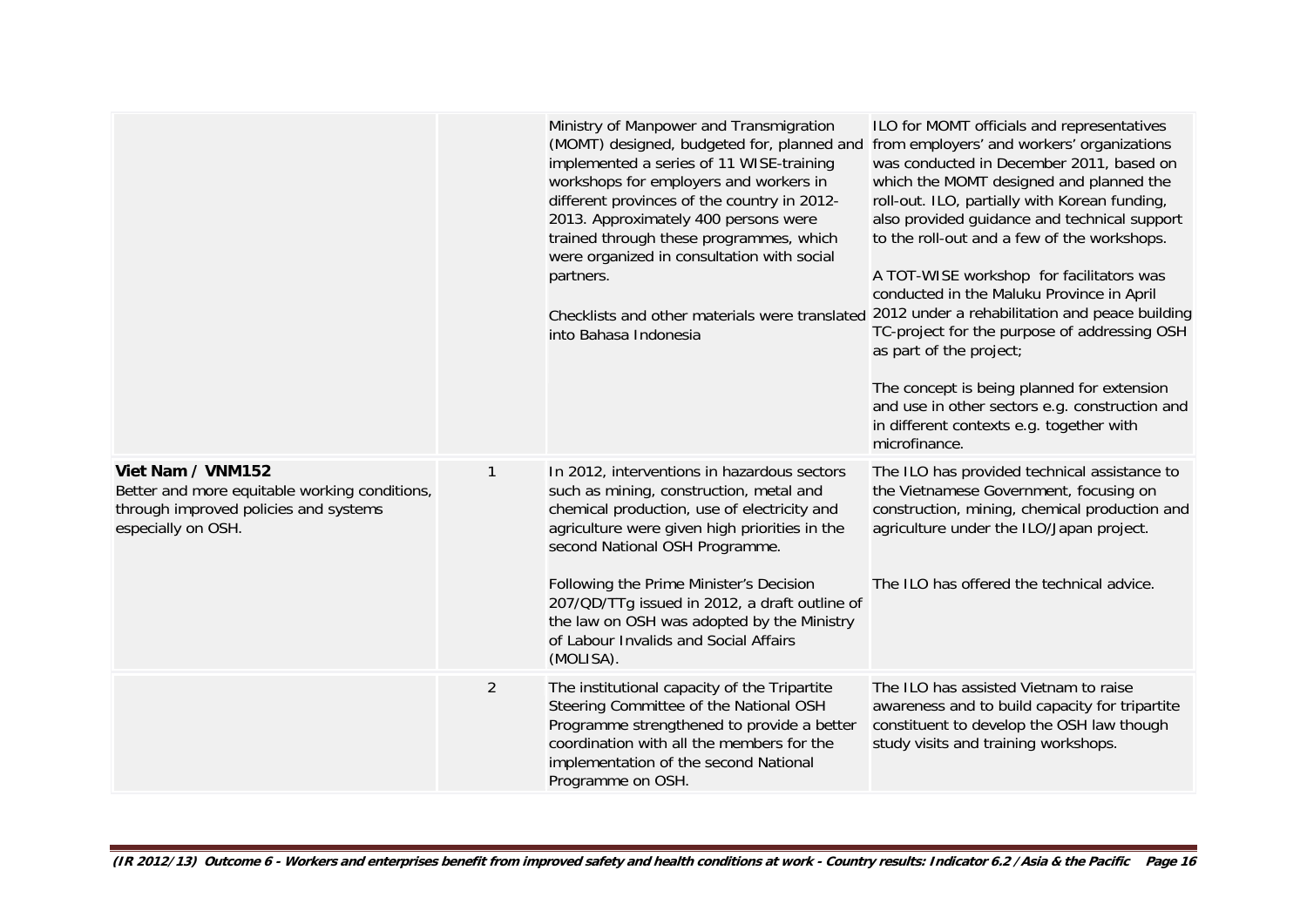|                                                                        | 3              | 1) OSH awareness information shared and<br>level of understanding of the constituents<br>increased through research studies, training<br>and workshops, media<br>2) An agreement between MOLISA and ILO<br>reached to develop an initiative of a think-<br>tank of national OSH practitioners.<br>3) Better Work has recorded a significant<br>reduction of non-compliance in occupational<br>health and safety indicators linked to<br>chemicals and hazardous substances in a<br>range of areas including: the number of<br>factories keeping chemical safety records for<br>hazardous chemicals, those providing<br>adequate washing facilities in the event of a<br>spillage and those training workers on<br>chemical use.                                                                                                                        | The ILO has provided Training of Trainers on<br>Work Improvement in Small Construction<br>Sites (WISCON), Work Improvement in Small<br>Enterprises (WISE) to the governmental<br>officials, workers' and employers'<br>organizations.<br>OSH research studies on fish processing,<br>ceramic and garment sectors shared, and ILO<br>tools WIND and WARM applied.<br>With ILO guidance, good OSH practices<br>shared and disseminated under Better Work<br>project                                                                                                                                                                                                                                                                                                                                                              |
|------------------------------------------------------------------------|----------------|--------------------------------------------------------------------------------------------------------------------------------------------------------------------------------------------------------------------------------------------------------------------------------------------------------------------------------------------------------------------------------------------------------------------------------------------------------------------------------------------------------------------------------------------------------------------------------------------------------------------------------------------------------------------------------------------------------------------------------------------------------------------------------------------------------------------------------------------------------|--------------------------------------------------------------------------------------------------------------------------------------------------------------------------------------------------------------------------------------------------------------------------------------------------------------------------------------------------------------------------------------------------------------------------------------------------------------------------------------------------------------------------------------------------------------------------------------------------------------------------------------------------------------------------------------------------------------------------------------------------------------------------------------------------------------------------------|
| Papua New Guinea / PNG127<br>Strengthened OSH inspectorate and systems | $\overline{4}$ | Department of Labour and Industrial<br>Relations (DLIR) elevated OSH as a Priority<br>Programme in 2012, increasing the provisions<br>for professional positions; The number of<br>inspectors of the OSH Programme was<br>increased in the period January 2012-July<br>2013; OSH Managers and Inspectors<br>developed new OSH areas when doing<br>inspections: increased use of checklist and<br>notices, follow-up inspections, increased<br>cooperation with Labour Inspectors,<br>collaboration with the Oil and Petroleum<br>inspectors; Labour Inspectors attend both<br>OSH and general labour law issues during<br>inspection, consultation with OSH inspectors<br>regarding OSH matters detected during<br>inspection, providing awareness on HIV/AIDS<br>to workplaces; Consultation with social<br>partners and preparing for implementation | -With RBSA funding, ILO carried out initial<br>needs assessment and situational/stakeholder<br>analysis and based on this, an action plan for<br>the biennium was developed;<br>-With RBSA funding, ILO jointly with DLIR<br>conducted a 5 day training programme on<br>OSH and OSH inspection for all OSH<br>Inspectors (OSH Programme Staff) in the<br>country (as of Feb 2013), selected Labour<br>Inspectors and a few inspectors/officials from<br>the Oil and Petroleum and the Mines<br>Departments (in total 26); The training<br>programme used the ILO/ITC developed<br>training package, adapted and amended to<br>the task of the inspectors and the conditions<br>in PNG and intended for further use by in<br>particular the provincially based Labour<br>Inspectors;<br>-With Australian funding, ILO organized |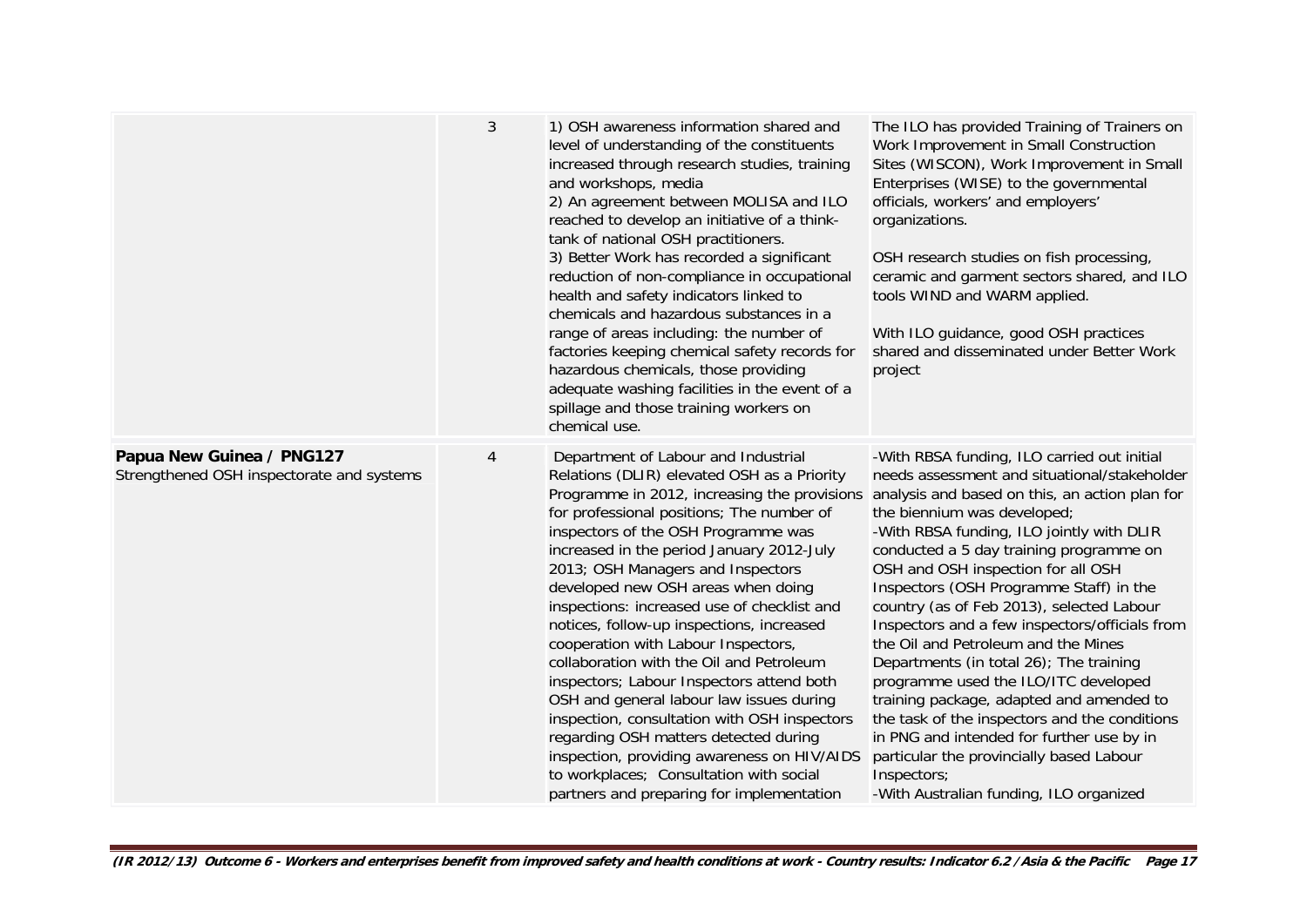| and enforcement of envisaged new OSH Act<br>(third and final draft); Database system under inspectors;<br>development. | training on HIV/AIDS for OSH and Labour<br>-Further support through RBSA funding to<br>institutionalize training for inspectors to meet<br>competency standards (under development) is<br>being planned;- |
|------------------------------------------------------------------------------------------------------------------------|-----------------------------------------------------------------------------------------------------------------------------------------------------------------------------------------------------------|
|------------------------------------------------------------------------------------------------------------------------|-----------------------------------------------------------------------------------------------------------------------------------------------------------------------------------------------------------|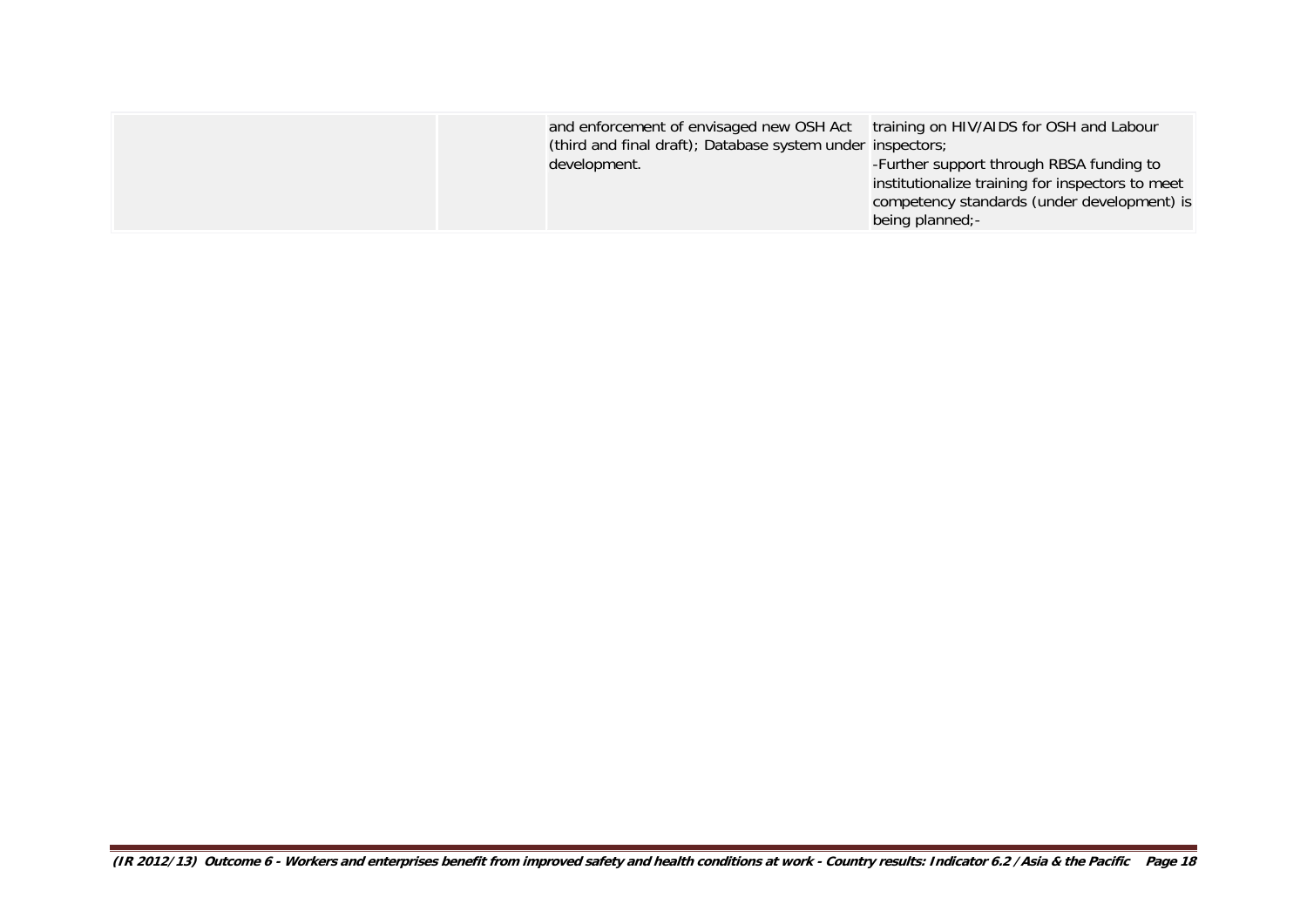## **Europe**

| Azerbaijan /AZE154<br>National OSH System is modernized and<br>improved, in line with international labour<br>standards | 2 | National Tripartite OSH Council set up in Jan<br>2012 (with a permanent Secretariat, at the<br>facilities of LI).                                                                                                                                                        | The ILO has trained the members of the<br>tripartite OSH Council, staff of the LI and<br>social partners on risk assessment; a study<br>tour of the OSH Council members organized<br>to Latvia (Dec 12) to improve social dialogue<br>on OSH. |
|-------------------------------------------------------------------------------------------------------------------------|---|--------------------------------------------------------------------------------------------------------------------------------------------------------------------------------------------------------------------------------------------------------------------------|-----------------------------------------------------------------------------------------------------------------------------------------------------------------------------------------------------------------------------------------------|
|                                                                                                                         | 4 | Capacity of the LI has been significantly<br>increased through extensive training<br>programme of the WB, TWINNING and ILO<br>projects in line with the international<br>standards. A Code of conduct and new<br>methods of work are developed and being<br>implemented. | The ILO has provided technical consultations<br>and advise on modernization process of the<br>LI. ILO has participated in the Steering<br>committee of the Twinning project to ensure<br>that the ILO policy in incorporated.                 |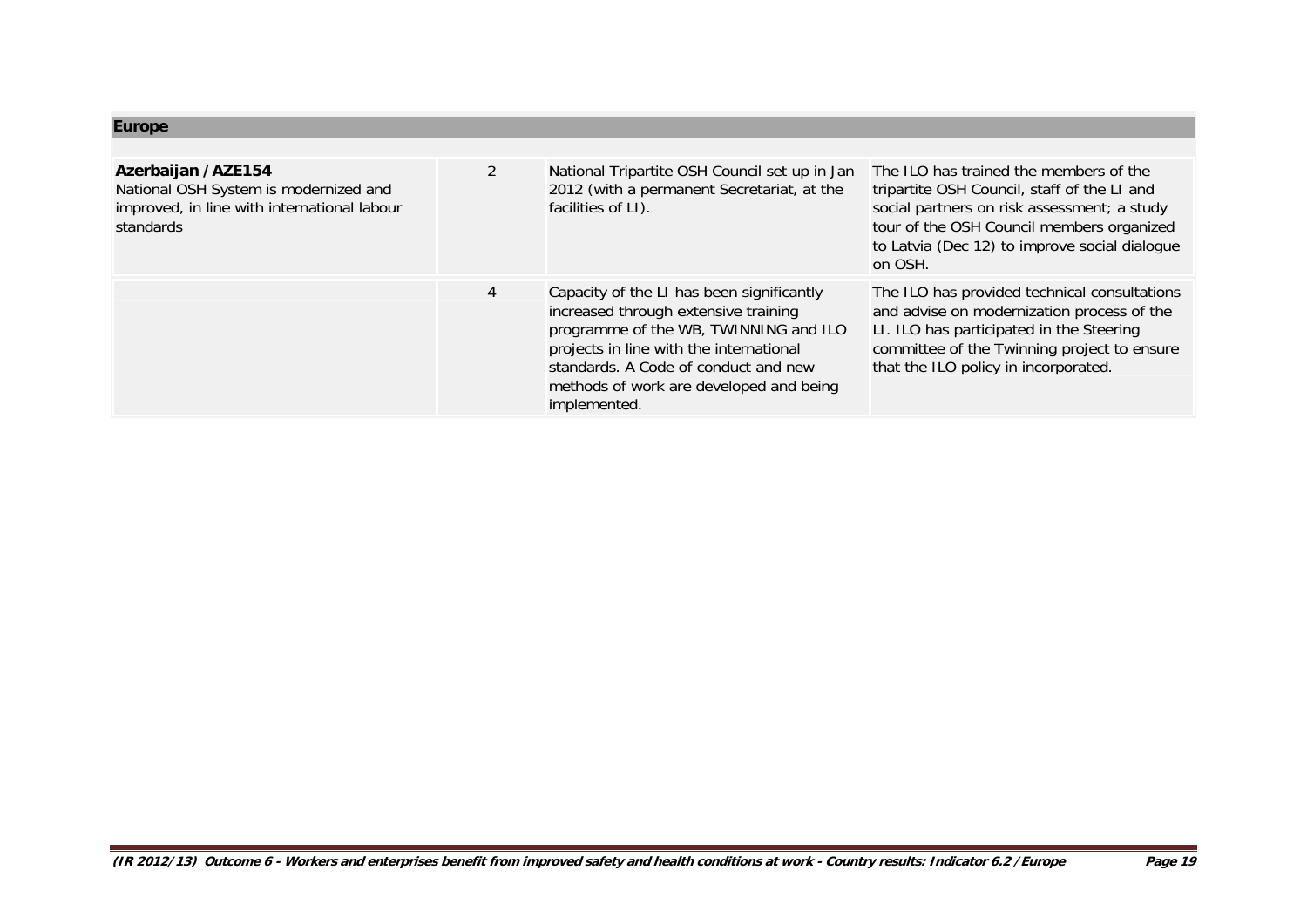#### **Americas**

| Guyana / GUY176<br>Tripartite constituents have implemented<br>programmes to promote improved safety and<br>health at work                               | 3              | OSH in mining sector improved by new<br>national regulation, enhanced capacity, and<br>new tool<br>OSH education programme in schools<br>implemented as a pilot                                                                                                                             | Developed inspection manual in small-scale<br>mines<br>Assisted the Ministry of Labour and the<br>Ministry of Education in development of pilot<br>programme on OSH and school through<br>sensitization, setting up a working group and<br>provision of technical tools                 |
|----------------------------------------------------------------------------------------------------------------------------------------------------------|----------------|---------------------------------------------------------------------------------------------------------------------------------------------------------------------------------------------------------------------------------------------------------------------------------------------|-----------------------------------------------------------------------------------------------------------------------------------------------------------------------------------------------------------------------------------------------------------------------------------------|
|                                                                                                                                                          | 4              | Labour inspection services carried out more<br>effectively by applying new inspection<br>approaches and methods focusing on<br>prevention.<br>OSH in mining sector improved by new<br>national regulation, enhanced capacity, and<br>new tool                                               | Provided OSH training for all labour inspectors<br>in MOL<br>Provided OSH training in mining for key<br>stakeholders                                                                                                                                                                    |
| Trinidad and Tobago / TTO126<br>Tripartite constituents in Trinidad and Tobago<br>are actively involved in the promotion of<br>safety and health at work | 3              | Nation-wide OSH awareness raising strategy<br>designed and implemented by the<br>government in collaboration with social<br>partners                                                                                                                                                        | Assisted Ministry of Labour in organizing<br>national OSH week as a member of organizing<br>committee with technical inputs                                                                                                                                                             |
|                                                                                                                                                          | $\overline{4}$ | Labour inspection service on occupational<br>health and hygiene upgraded                                                                                                                                                                                                                    |                                                                                                                                                                                                                                                                                         |
|                                                                                                                                                          | 5              | A mechanism of reporting occupational<br>diseases established                                                                                                                                                                                                                               | Assisted the Ministry of Labour in establishing<br>an occupational health and hygiene working<br>group and served as a member                                                                                                                                                           |
| Honduras /HND130<br>El país, con el apoyo de la OIT, toma medidas<br>efectivas para mejorar las condiciones de<br>salud y seguridad en el trabajo        | $\overline{2}$ | La Comisión Nacional de Salud de los<br>Trabajadores de Honduras (CONASATH),<br>como órgano tripartito, fue creada en el 2012,<br>estableciendo reuniones mensuales y<br>tomando decisiones sobre el tema salud y<br>seguridad en el trabajo realizando las<br>recomendaciones pertinentes. | La OIT brindó apoyo técnico a la CONASATH<br>como órgano tripartito responsable de<br>coordinación en políticas y programas de<br>salud ocupacional aumentando su capacidad<br>de respuesta, además la OIT participa<br>reuniones regulares del CONASATH realizando<br>recomendaciones. |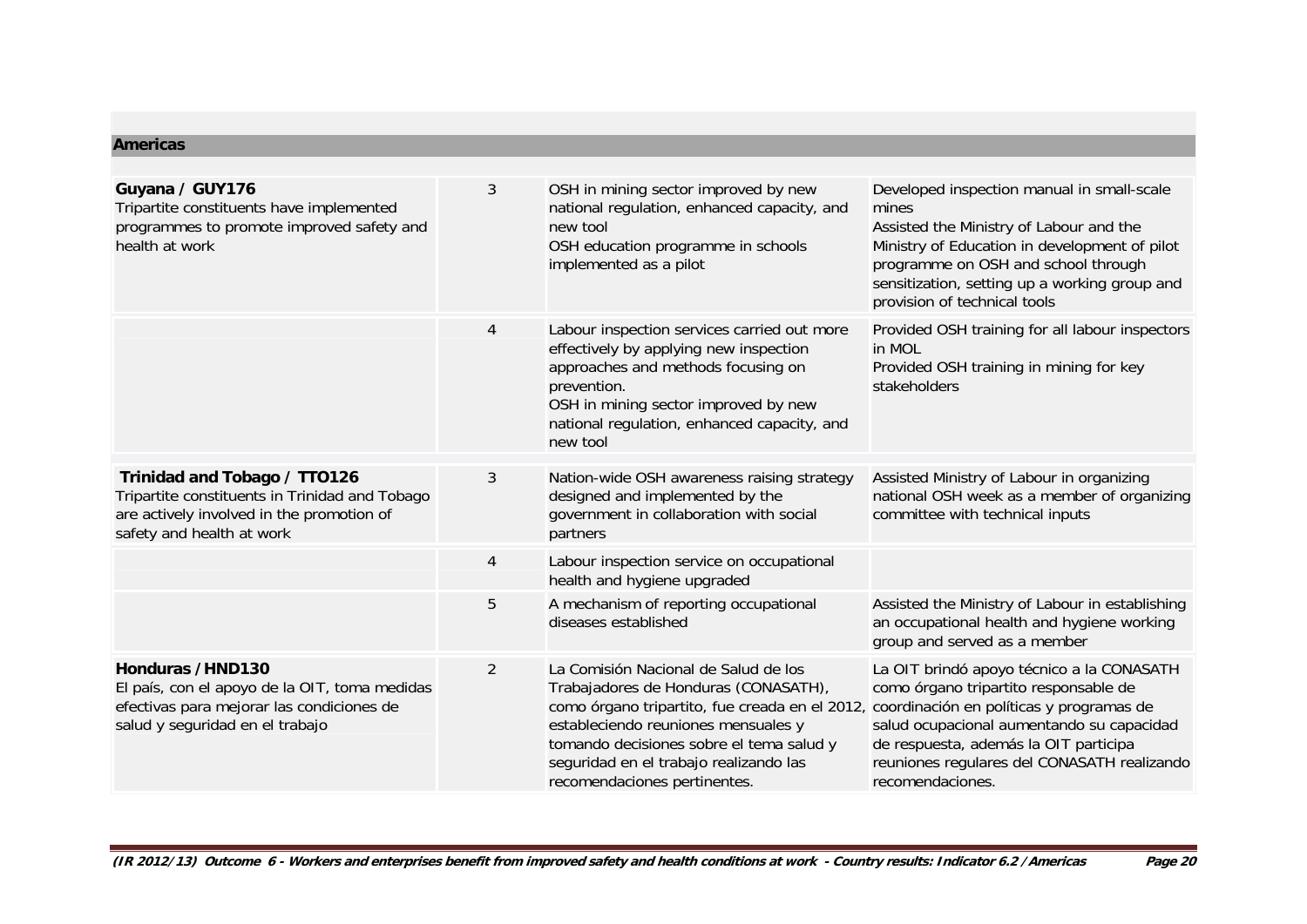| 3              | -El Ministerio de Trabajo-CONASATH realizó<br>una campaña de sensibilización para que la<br>población en general y los trabajadores tomen campaña fue acordada mediante el dialogo<br>conciencia sobre la prevención de los riesgos<br>en el trabajo.<br>-El Instituto Nacional de Formación<br>Profesional, a través de la conformación de<br>una red de formadores, hace la réplica del<br>taller sobre evaluación y gestión de la<br>Agricultura en el sur del país y los talleres<br>para la capacitación con la metodología<br>?Mayor Productividad y un Mejor Lugar de<br>Trabajo? (WISE). Los cursos de capacitación a campaña incluyó 5 Cuñas radiales, 5 Spot<br>nivel de pequeña y mediana empresa, fueron<br>útiles para en la creación de capacidades en<br>las empresas seleccionadas (6 empresas<br>agroindustriales y 42 mypimes) | -La OIT brindó asesoría técnica en la<br>elaboración de la campaña educativa. Esta<br>triparto, considerando la información<br>elaborada en el perfil nacional y en las<br>actividades del plan nacional. Priorizándose<br>los sectores de agricultura, construcción,<br>manufactura y el comercio por ser las<br>actividades con mayor riesgos laboral según<br>datos estadísticos.<br>Los conceptos e imágenes de la campaña se<br>orientaron en la prevención de riesgos. La<br>para la televisión, 5 cintillos de prensa, 5<br>vallas publicitarias, y 600 trifolios<br>informativos.<br>La OIT brindo asistencia técnica en la<br>capacitación a 60 técnicos de Instituto<br>Nacional de Formación Profesional (INFOP),<br>Instituto Hondureño de Seguridad Social<br>(IHSS), Secretaria de Trabajo y Seguridad<br>Social (STSS) fueron formados a través de<br>cursos de formación de formadores en<br>materia de evaluación de riesgos y gestión de<br>la SST. (Básicamente los riesgos en la<br>agricultura utilizando la metodología de la<br>regional de la OIT sobre la base de mapas de<br>riesgo y el otro en las pequeñas y medianas<br>empresas, mediante la metodología WISE) |
|----------------|--------------------------------------------------------------------------------------------------------------------------------------------------------------------------------------------------------------------------------------------------------------------------------------------------------------------------------------------------------------------------------------------------------------------------------------------------------------------------------------------------------------------------------------------------------------------------------------------------------------------------------------------------------------------------------------------------------------------------------------------------------------------------------------------------------------------------------------------------|-----------------------------------------------------------------------------------------------------------------------------------------------------------------------------------------------------------------------------------------------------------------------------------------------------------------------------------------------------------------------------------------------------------------------------------------------------------------------------------------------------------------------------------------------------------------------------------------------------------------------------------------------------------------------------------------------------------------------------------------------------------------------------------------------------------------------------------------------------------------------------------------------------------------------------------------------------------------------------------------------------------------------------------------------------------------------------------------------------------------------------------------------------------------------------------------------|
| $\overline{4}$ | 56 inspectores de la Secretaria de Trabajo<br>capacitados realizan inspecciones laborales<br>bajo el parámetro de la polivalencia<br>atendiendo la SST.<br>El servicio de inspección aplica los principios<br>del enfoque sistemático a la SST promovido<br>por el convenio Núm. 187, y del enfoque                                                                                                                                                                                                                                                                                                                                                                                                                                                                                                                                              | La OIT brindó cursos de capacitación<br>considerando la reciente fusión de la SST y de<br>la Inspección del Trabajo en una sola<br>inspección denominada (polivalente) 2 talleres<br>de cuatro días fueron diseñado en dos etapas,<br>respectivamente. Los 56 beneficiarios son<br>inspectores polivalentes con funciones de                                                                                                                                                                                                                                                                                                                                                                                                                                                                                                                                                                                                                                                                                                                                                                                                                                                                  |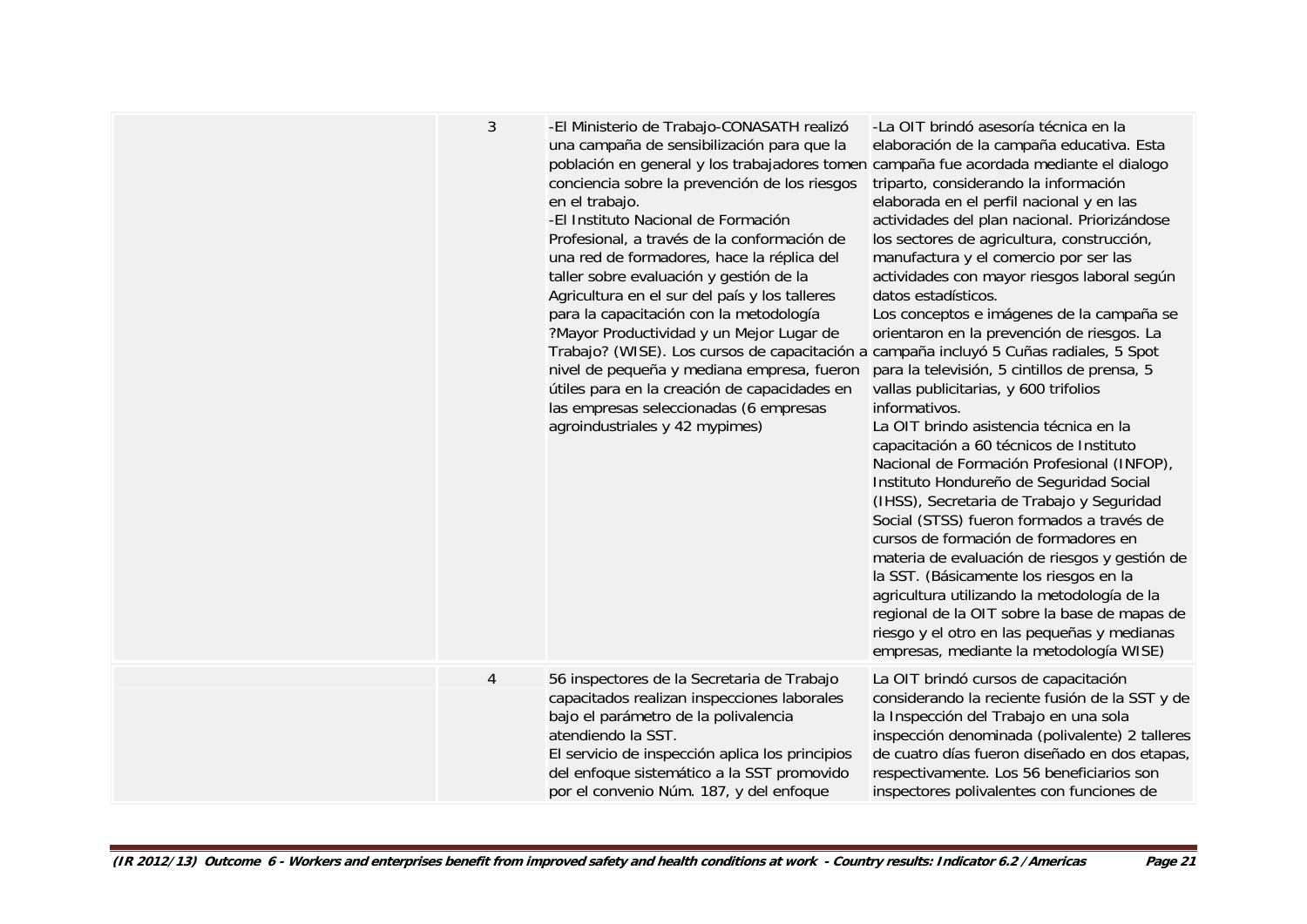|                                                                                                                                                                                                                            |   | moderno de la inspección en materia de SST. gestión a nivel regional y que no tenían                                                                                                                                                                                                                                                                                                                                                                                                                                                                                                                                                           | conocimientos previos en materia de SST. La<br>primera etapa se realizó en mayo de 2012 y la<br>segunda en junio de 2012.                                                                                                                                                                                                                                                                                                                                                                                                                                                                                                                                                                                                                                                                                                                   |
|----------------------------------------------------------------------------------------------------------------------------------------------------------------------------------------------------------------------------|---|------------------------------------------------------------------------------------------------------------------------------------------------------------------------------------------------------------------------------------------------------------------------------------------------------------------------------------------------------------------------------------------------------------------------------------------------------------------------------------------------------------------------------------------------------------------------------------------------------------------------------------------------|---------------------------------------------------------------------------------------------------------------------------------------------------------------------------------------------------------------------------------------------------------------------------------------------------------------------------------------------------------------------------------------------------------------------------------------------------------------------------------------------------------------------------------------------------------------------------------------------------------------------------------------------------------------------------------------------------------------------------------------------------------------------------------------------------------------------------------------------|
| Panama /PAN130<br>El país toma medidas, a partir de las<br>recomendaciones de la OIT, para adoptar y<br>ejecutar un Programa Nacional de Trabajo<br>Seguro, con énfasis en los sectores de mayor<br>riesgo (construcción). | 3 | Durante 2012 y 2013, los representantes de<br>los trabajadores y empleadores de la<br>construcción y el gobierno elaboraron e<br>implementaron programas de formación en<br>Seguridad Salud en el Trabajo (SST) incluidos<br>en informes de actividades y en la<br>programación de las organizaciones, de<br>acuerdo a las necesidades identificadas y a<br>partir de los instrumentos técnicos de la OIT.                                                                                                                                                                                                                                     | Con fondos RBSA, la OIT apoyó la formación<br>de trabajadores, empleadores y el gobierno,<br>propició el intercambio de conocimientos<br>sobre salud y seguridad en la construcción,<br>así como en la elaboración de metodologías<br>de aprendizaje de acuerdo a las buenas<br>prácticas internacionales durante el 2012 y<br>2013.                                                                                                                                                                                                                                                                                                                                                                                                                                                                                                        |
|                                                                                                                                                                                                                            |   |                                                                                                                                                                                                                                                                                                                                                                                                                                                                                                                                                                                                                                                |                                                                                                                                                                                                                                                                                                                                                                                                                                                                                                                                                                                                                                                                                                                                                                                                                                             |
| Cuba / CUB126<br>Mandantes adoptan programas de formación<br>e inspección para trabajo seguro, en sectores<br>estratégicos y de alto riesgo                                                                                | 3 | El Grupo Azucarero de Cuba, AZCUBA, está<br>ejecutando planes de acción para reducir<br>riesgos de seguridad y salud en el trabajo en<br>las centrales azucareras, con base en la<br>realización de perfiles de riesgo. A través de<br>este enfoque preventivo y sistemático, está<br>incidiendo positivamente en la reducción de<br>accidentes del trabajo.<br>AZCUBA ha insertado contenidos de SST de<br>cómo abordar los trastornos psicosociales en<br>el trabajo y la identificación de riesgos de<br>seguridad y salud en el trabajo en las<br>herramientas de capacitación por<br>competencias a los trabajadores de las<br>centrales. | La OIT impartió talleres SAFEWORK para<br>capacitar en la metodología de elaboración de<br>perfiles de riesgo y brindó asistencia técnica<br>en la elaboración y seguimiento a los perfiles<br>de riesgo y en la implementación de los<br>planes de acción.<br>La OIT brindó asistencia técnica a la<br>Especialista en Gestión de los Recursos<br>Humanos del Grupo de Seguridad y Salud en<br>el Trabajo, a los miembros de los Comités de<br>SST y a los técnicos en SST de las principales<br>centrales para la incorporación de las<br>metodologías SOLVE y SAFEWORK en las<br>GAECs sobre Bienestar Social en el lugar de<br>trabajo y en Practicar la Salud y Equidad en el<br>lugar de trabajo.<br>La OIT brindó capacitación sobre la<br>metodología SOLVE y el seguimiento para la<br>implementación de los planes de acción como |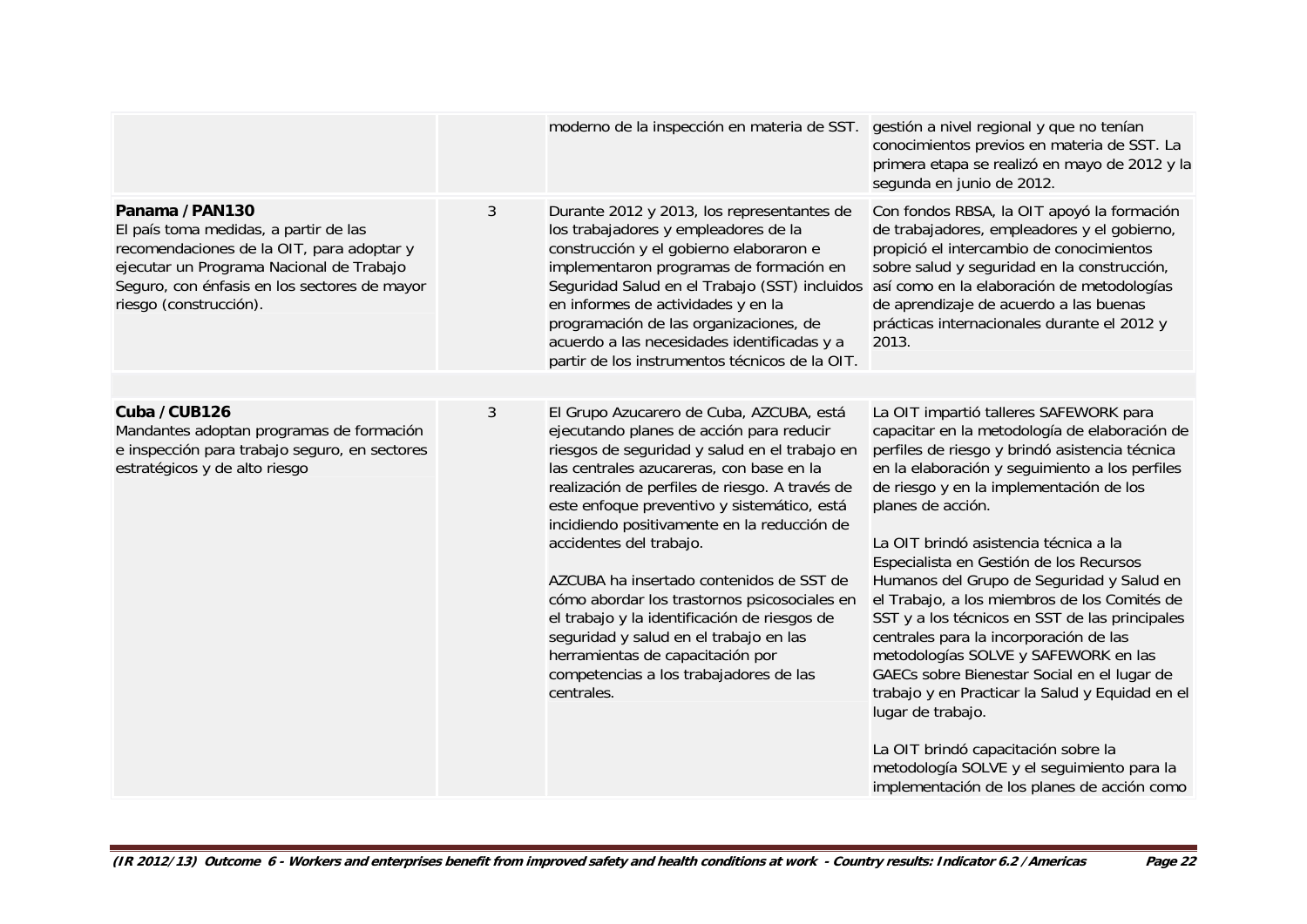|                                                                                                                                                                     |                |                                                                                                                                                                                                                                                                                                                                                                                                                                                                                                                                                                                                                                                                                                                                                                                                                                                                                                                                                                         | resultado del curso de formación para la<br>formación de 15 miembros de los comités de<br>SST para que cuenten con las competencias<br>para instrumentar la metodología.                                                                                                                                                                                                                                                                                                                                                                                                                                              |
|---------------------------------------------------------------------------------------------------------------------------------------------------------------------|----------------|-------------------------------------------------------------------------------------------------------------------------------------------------------------------------------------------------------------------------------------------------------------------------------------------------------------------------------------------------------------------------------------------------------------------------------------------------------------------------------------------------------------------------------------------------------------------------------------------------------------------------------------------------------------------------------------------------------------------------------------------------------------------------------------------------------------------------------------------------------------------------------------------------------------------------------------------------------------------------|-----------------------------------------------------------------------------------------------------------------------------------------------------------------------------------------------------------------------------------------------------------------------------------------------------------------------------------------------------------------------------------------------------------------------------------------------------------------------------------------------------------------------------------------------------------------------------------------------------------------------|
| Mexico / MEX126<br>Mandantes implementan un Sistema Nacional<br>de Trabajo Seguro, en coherencia con las<br>prioridades nacionales y las orientaciones del<br>C.187 | 1              | El Gobierno mexicano en el Plan Nacional de<br>Desarrollo 2013/2018 ha incorporado temas<br>sobre seguridad y salud en el trabajo y sobre<br>promoción de la salud integrando SOLVE en<br>su estrategia nacional, la seguridad y la salud<br>en el trabajo también se incorporó en el Plan<br>Sectorial de la STPS 2013/2018.                                                                                                                                                                                                                                                                                                                                                                                                                                                                                                                                                                                                                                           | La OIT ha participado en el proceso de<br>consulta para el Plan Nacional de Desarrollo,<br>mediante la participación en foros y la<br>elaboración de propuesta. También se envió a<br>la Sede el borrador de la propuesta de plan<br>nacional sobre bienestar de los trabajadores<br>para su revisión y aprobación por V Forastieri.<br>El plan iniciara su aplicación con apoyo de la<br>OIT en 2014.                                                                                                                                                                                                                |
|                                                                                                                                                                     | $\overline{2}$ | La Comisión Consultiva Nacional de Seguridad<br>e Higiene en el Trabajo (COCONASHT) se<br>reúne cuatro veces al año en plenaria y<br>mensualmente en comisiones técnicas, para<br>implementar un Plan Anual de Actividades que elaborado comentarios y observaciones al<br>corresponde a ocho objetivos establecidos<br>entre gobierno, empleadores y trabajadores<br>(prevención de riesgos, inspección en materia<br>de seguridad y salud, formación de técnicos y<br>expertos, sistemas de información sobre SST,<br>$etc.$ ).<br>Como resultado del trabajo de la<br>COCONASHT, el Gobierno ha adoptado un<br>nuevo Reglamento Federal de Seguridad e<br>Higiene que incorpora una serie de<br>recomendaciones de la OIT, particularmente<br>respecto a la prevención de riesgos<br>ergonómicos y psico-sociales. Asimismo, se ha<br>adoptado un Estándar de Competencia<br>Laboral para Inspectores de Trabajo que es<br>obligatorio para todos los inspectores de | La OIT participa como organismo asesor<br>invitado de manera permanente en todas las<br>sesiones plenarias y en varias comisiones<br>técnicas y especiales. En este contexto, ha<br>Reglamento Federal de Seguridad y Salud en<br>el Trabajo, a la revisión de la Tabla de<br>Enfermedades Profesionales, al Estándar de<br>Competencia Laboral de Inspectores en<br>materia de seguridad y salud en el trabajo,<br>entre otros.<br>Para la definición del Listado de Trabajo<br>Infantil Peligroso, la OIT ha constituido un<br>grupo técnico tripartito y de expertos<br>(médicos, ergónomos, epidemiólogos, etc.). |